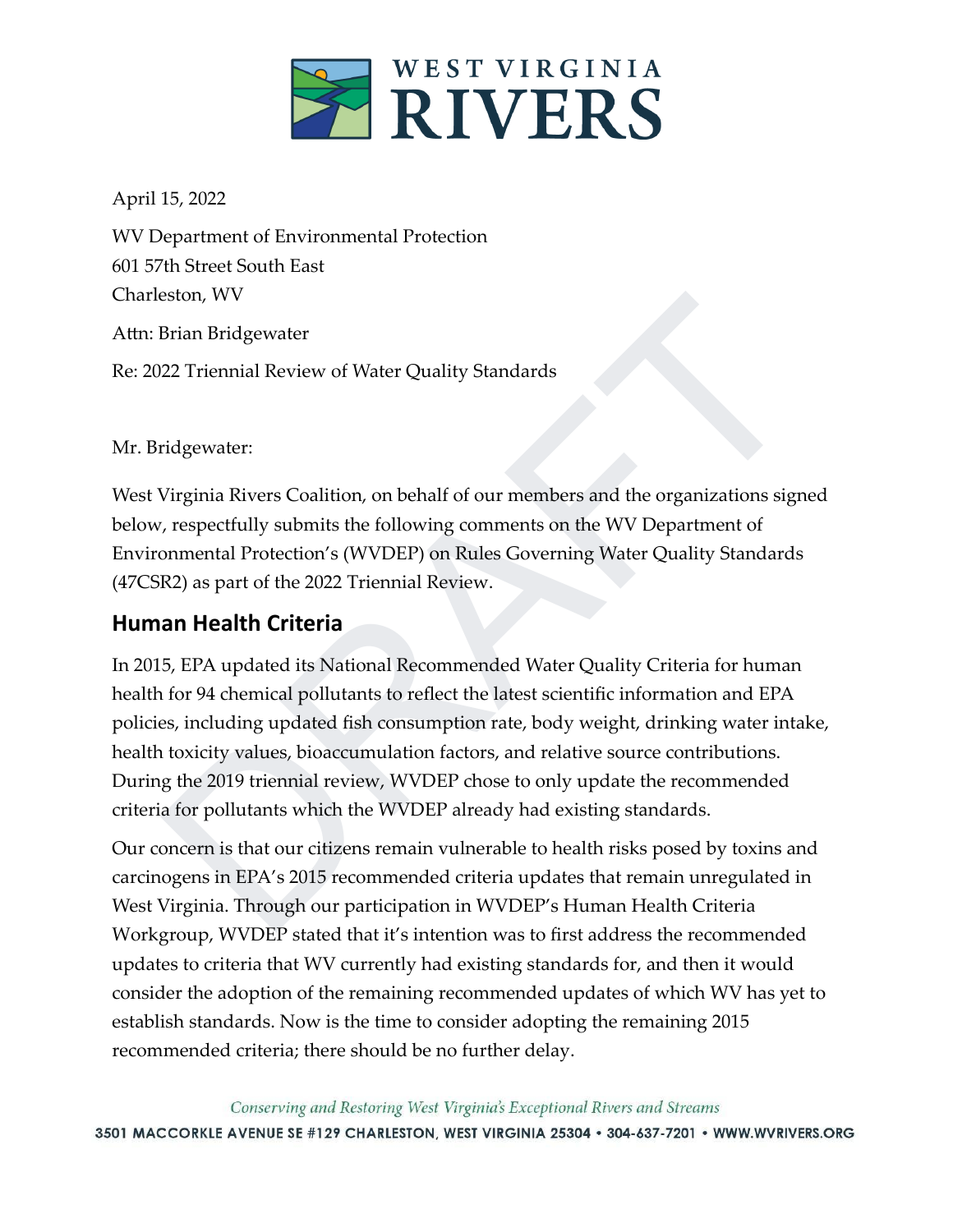**We request that WVDEP adopt the remaining human health criteria included in EPA's 2015 recommended updates so that West Virginia has more comprehensive standards in place to adequately protect public health.**

## **B2 Trout Waters**

The current B2 trout waters list in Appendix A of the state's water quality standards, underrepresents the state's exceptional trout resources, and has not been updated for many years. We are aware that WVDEP is currently assessing the state's trout stream list for input into EPA's database. This triennial review is the right time for WVDEP to undertake a thorough and comprehensive assessment of the state's trout waters and make sure that our water quality standards are fully protective of all trout waters.

represents the state's exceptional trout resources, and has not been updated for<br>years. We are aware that WVDEP is currently assessing the state's trout stream<br>r input into EPA's database. This triennial review is the righ In partnership with Trout Unlimited, WV Rivers embarked on a process to produce a wild trout atlas that compiled WVDEP and WVDNR trout stream lists and identified gaps in B2 trout water designation. We also formed the WV Wild Trout Collaborative, a workgroup composed of conservation organizations and state and federal agencies tasked with managing trout resources in WV. Through this process, we have so far identified 53 streams containing trout DNA that are not included on the WVDEP or WVDNR trout stream list. This is one example of the inadequacies of the current trout list that illustrates the need to reassess how trout streams are defined and identified in the state, and streamline a process to add additional trout streams to the list.

WVDEP must ensure that all trout waters in the state have adequate protections. We understand this process deserves careful scientific review and urge the WVDEP to immediately begin research and consultation with stakeholders and the scientific community.

**We request the WVDEP form a workgroup to reassess the state's B2 trout waters in Appendix A, develop a process to update the state's trout stream list, and recommend revisions to 47CSR2 related to trout waters as part of this triennial review. We recommend this workgroup be comprised of representatives from the WV Wild Trout Collaborative, as well as other scientists with specialized expertise in trout.**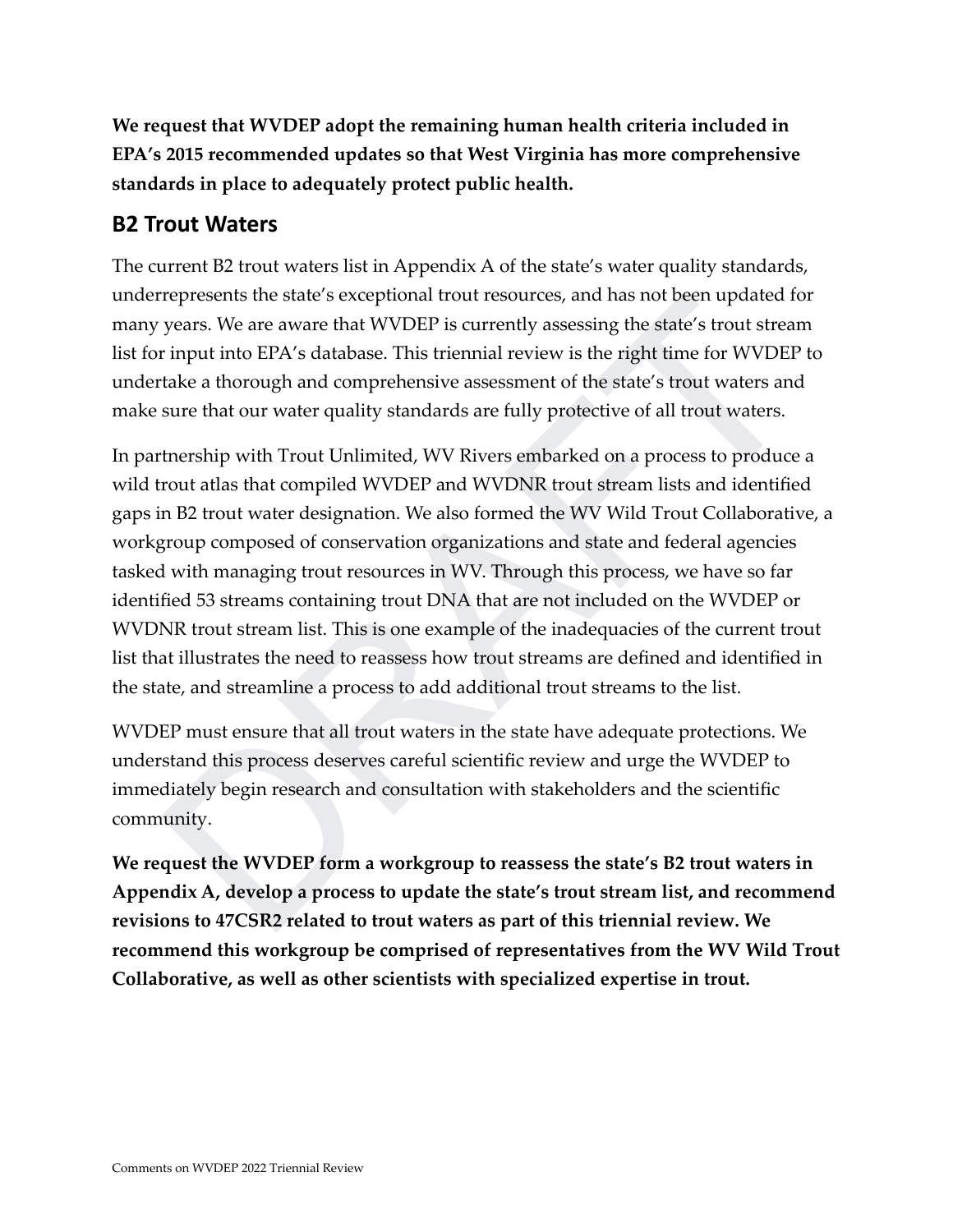## **Conductivity Standard**

WVDEP needs to implement a water quality standard based on ionic toxicity from surface mining operations. The scientific literature has demonstrated for more than 10 years that such a standard is necessary to protect aquatic life. Indeed in 2011, EPA scientists Susan Cormier and Glenn Suter established a benchmark for conductivity to be used for just such a purpose. (EPA, 2011). The methodology was peer-reviewed and published in 2013. (Cormier and Suter, 2013).

ed lor just such a purpose. (EPA, 2011). The methodology was peer-reviewed and<br>shed in 2013. (Cormier and Suter, 2013).<br>cientific justification has only become more robust since then. Appendix  $\Lambda$ <br>des a literature review The scientific justification has only become more robust since then. Appendix  $\overline{A}$ includes a literature review that summarizes the support for a conductivity threshold of 300 µS/cm for protection of aquatic life from ionic pollution from surface mines. The causal link between highly conductive ionic runoff and a violation of the existing water quality standard for aquatic life has been recognized by federal judges in West Virginia and the Fourth Circuit Court of Appeals, which are also summarized in Appendix A.

**We request the WVDEP implement a water quality standard for ionic pollution from surface mines at a threshold of 300µS/cm. Failure to do so would be a gross disregard of the science and the law.**

## **Selenium Standard**

Since the implementation of fish-tissue based selenium standards, coal mining operations across the state have abandoned planned, or even active, selenium treatment systems because of the reduced stringency of that standard. Though the WVDEP guidance was written in 2016 and updated in 2018, it fails to take account of the findings of a 2015 paper by USGS scientist Nathaniel Hitt.

In that paper, Dr. Hitt raised serious concerns about the implementation of the tissue standard without specific limitations on sample sizes that would be used to assess attainment. Dr. Hitt cautioned that sample sizes of at least 8 fish would be required to detect increases of 1.2 mg/kg Se above the EPA threshold with 80% confidence (at a type-1 error threshold of 0.20). Further, samples of fewer than 5 fish would be unable to detect increased mean Se concentrations of 1.7 mg/kg with even an 80% confidence.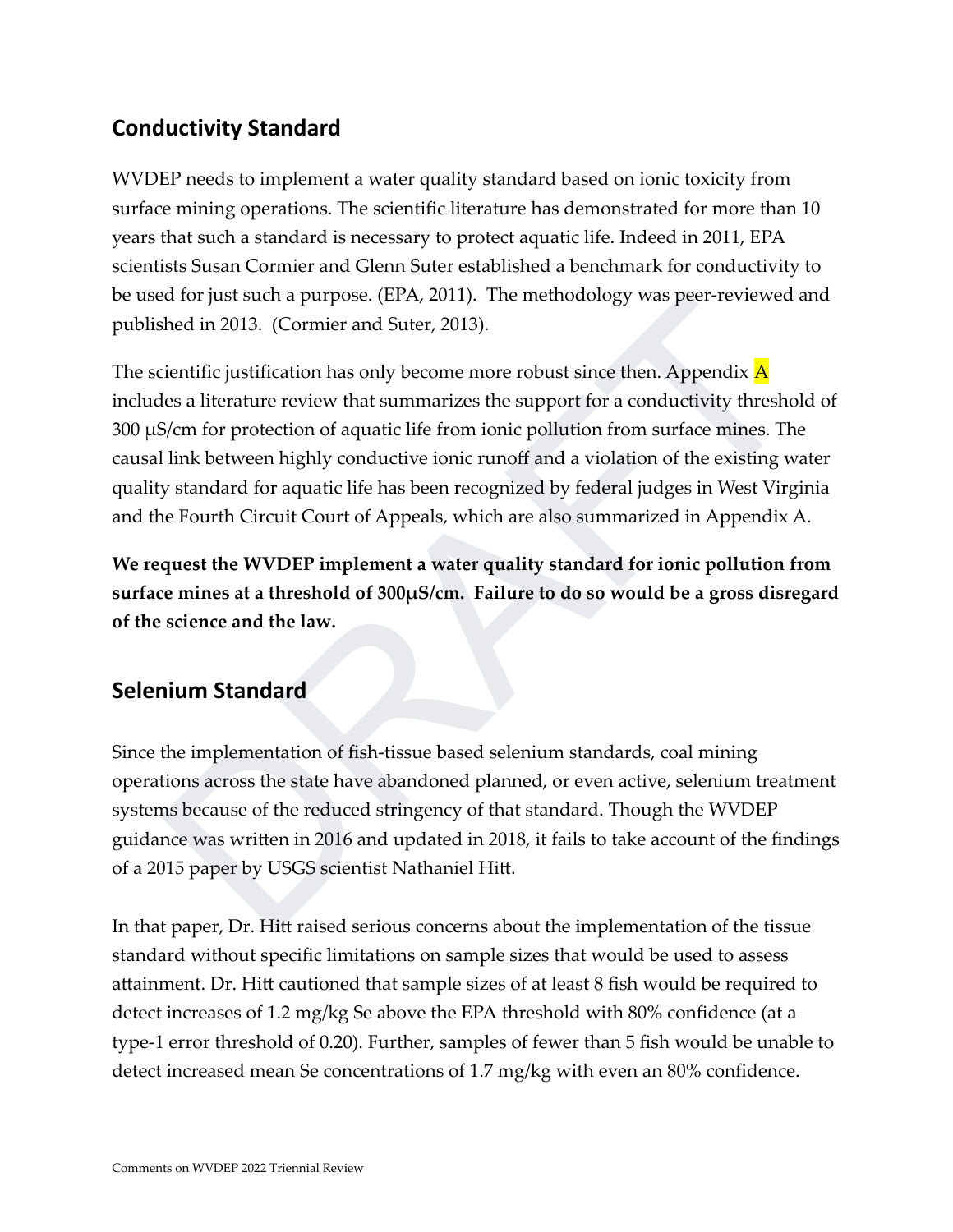Currently WV's guidance on fish tissue does not necessitate sample sizes of greater than even 5 fish. *See* WV Selenium Aquatic Life Standard Implementation at 4-5 (rev.4 2018). For example, a composite sample with 3 fish of the same species and one of a different minnow group could be combined for analysis resulting in a 4-fish sample. *Id.* Given the strong motivation for companies to avoid costly selenium treatment, the standard should be revised to eliminate Type-II errors (in other words, errors that fail to recognize selenium concentrations above the threshold.)

## **We request that a requirement for an 8-fish minimum composite sample be adopted to determine compliance with the fish-tissue based selenium standard.**

Dr. Hitt's paper is attached in Appendix B for reference.

## **Transitioning from fecal coliform to E. coli for bacteria standard**

nize selenium concentrations above the threshold.)<br>
quest that a requirement for an 8-fish minimum composite sample be adopted<br>
ermine compliance with the fish-tissue based selenium standard.<br>
itt's paper is attached in Ap In 2012, EPA recommended using Escherichia coli (E. coli) as an indicator of fecal contamination for fresh water. The neighboring states of Virginia, Pennsylvania, Ohio and Kentucky all use E. coli to protect primary contact recreational uses in surface waters. For the past 10 years, WV has resisted making the transition from fecal coliform to E. coli. In 2016, the transition was attempted but later abandoned. Other states, such as Colorado, adopted dual fecal coliform and E. coli criteria in anticipation of the transition.

E. coli reflects stronger scientific links between potential sources of bacteria and likelihood of human illness following contact with water contaminated by fecal material. The most recently recommended indicators represent types of bacteria that are more specifically linked to pollution sources related to fecal material from warm blooded animals. This means that measurement of E. coli provides a more defensible link to pollution sources like malfunctioning wastewater treatment plants or failing home septic systems. Because of this and the more defensible correlation with human illness, E. coli is a better indicator and a more modern and protective standard for water quality criteria.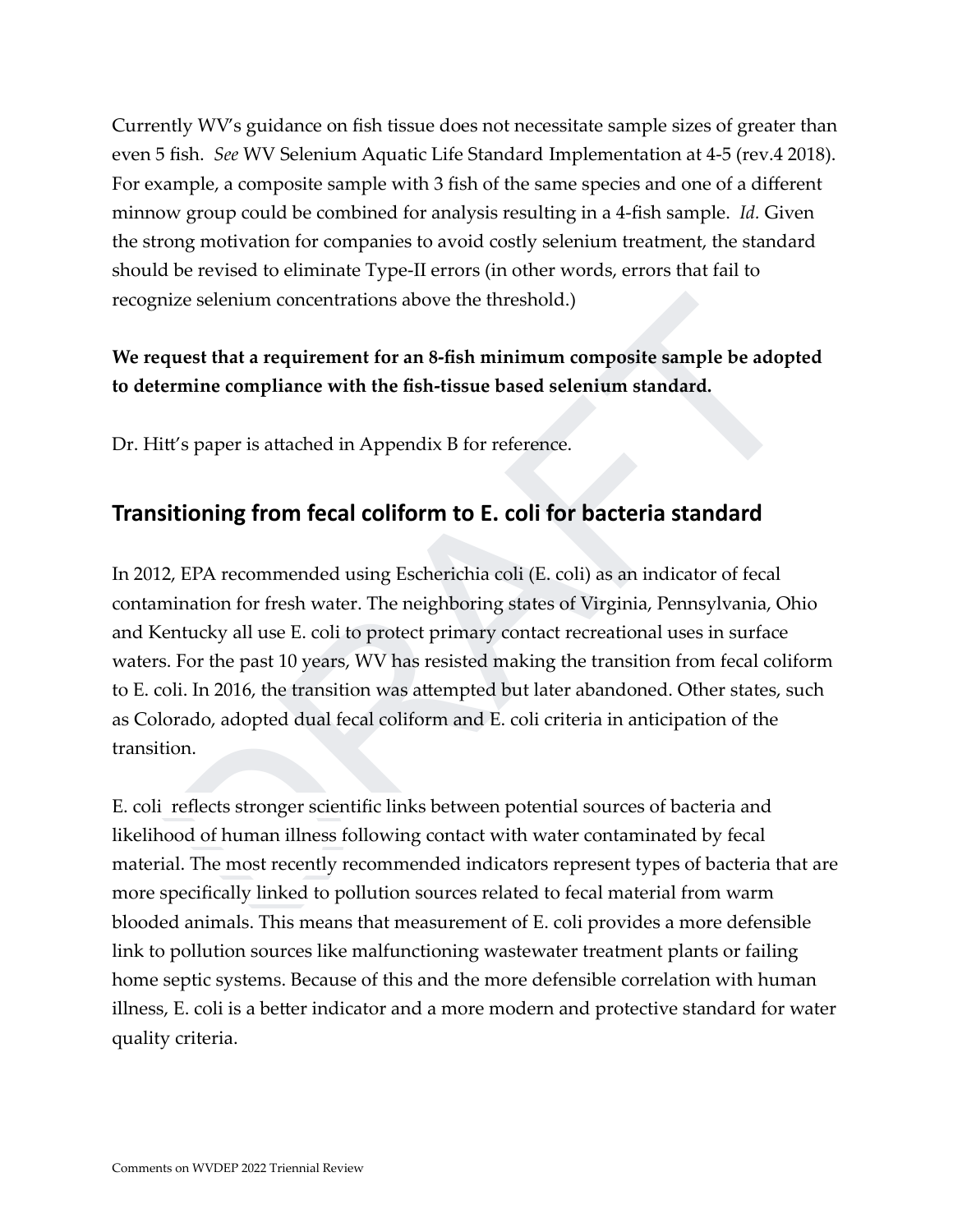**We request that DEP develop a process to make the transition from fecal coliform to E.coli as the contact recreation standard.**

Thank you for your careful consideration of these comments. We look forward to discussing our recommendations at the public meeting on June 28, 2022.

Signed,

Rosser<br>Virginia Rivers Coalition<br>Contained by the contact of the contact of the contact of the contact of the contact of the contact of the contact of the contact of the contact of the contact of the contact of the contact Angie Rosser West Virginia Rivers Coalition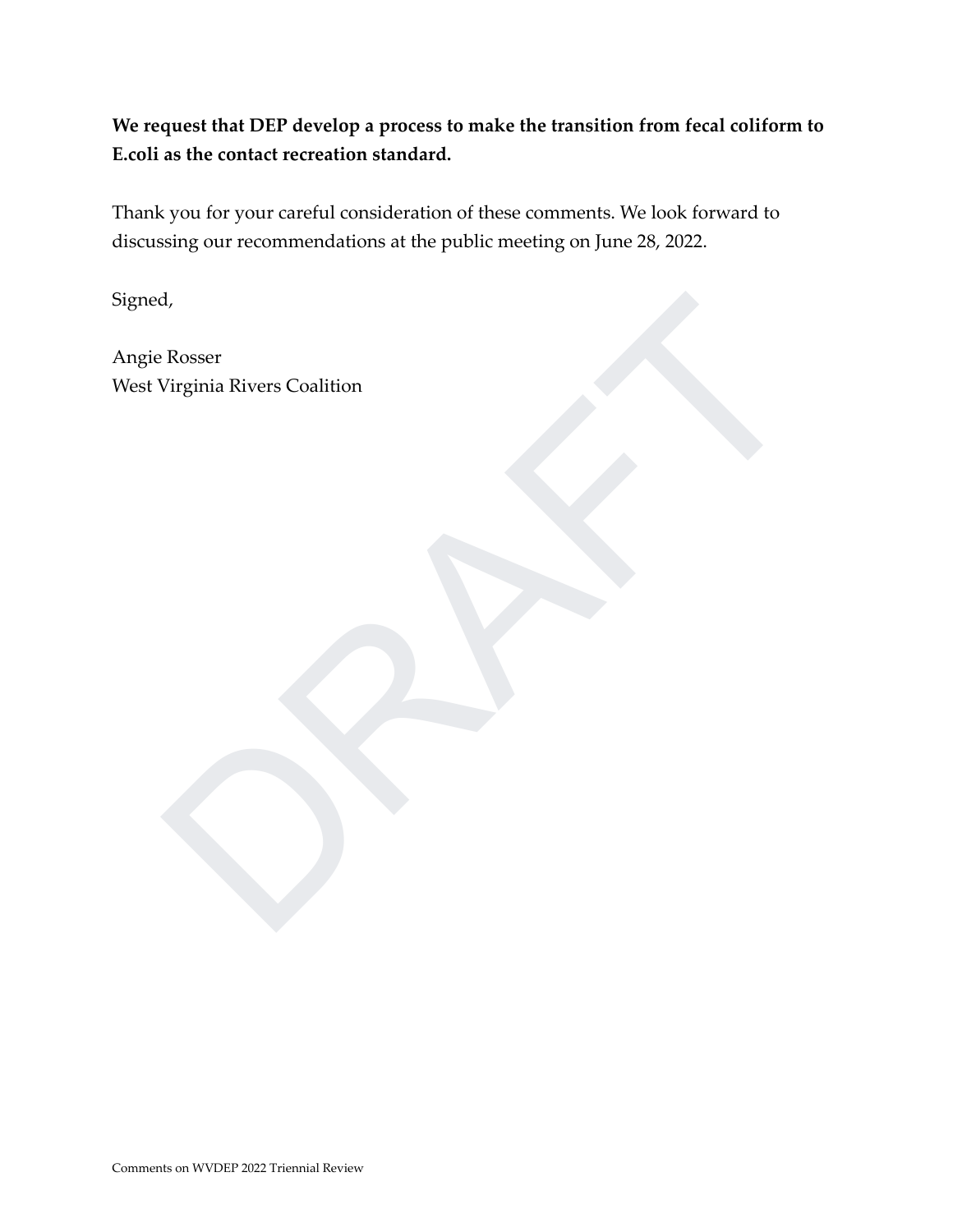# **Appendix A Scientific and Judicial Justification**

# **for Conductivity Standard**

### Literature Review

e coal mining in the Appalachian region of relevance here requires disturbing and<br>ing overburden rock layers to access coal-rich deposits, which exposes pyrite-rich spoils to<br>ter, accelerating the dissolution of naturally Surface coal mining in the Appalachian region of relevance here requires disturbing and removing overburden rock layers to access coal-rich deposits, which exposes pyrite-rich spoils to rainwater, accelerating the dissolution of naturally occurring metals and other cations (e.g., HCO3, SO4, Ca, Mg, Fe, Mn, Se, K, NO3/NO2) in the process. In fact, the accelerated chemical weathering measured below mountaintop mines are the highest ever recorded (Ross et al. 2018). The ionic soup and elevated conductance produced by the above processes is a characteristic signal of surface coal mining in southern West Virginia, southwestern Virginia, and eastern Kentucky (Pond et al. 2008, US EPA 2011, Lindberg et al. 2011, Griffith et al. 2012, Cormier et al. 2013a, Kunz et al., 2013; Merriam et al. 2015).

**Early Studies on Water Quality Impacts of Surface Mining**. Many studies since 2005 have reported that streams below surface mines and valley fills which exhibit elevated conductivity (e.g.,  $>300 \mu s/cm$ , but often  $> 1000 \mu s/cm$ ) also show signs of biological impairment, and these studies have implicated ions contributing to stream conductivity as the most likely drivers (Cormier et al. 2013a, b). These articles cumulatively have more than fifty authors and have been peer-reviewed by dozens of eminent scientists.

The first article documenting a relationship between loss of biota and elevated conductivity in alkaline streams of Appalachia was Hartman et al.'s 2005 paper in *Hydrobiologia*. Using a paired study design, they showed substantial degradation of the benthic macroinvertebrate community associated with elevated conductivity. Pond et al.'s 2008 peer-reviewed study in the *Journal of the North American Benthological Society* stated in the abstract:

We characterized macroinvertebrate communities from riffles in 37 small West Virginia streams (10 unmined and 27 mined sites with valley fills) sampled in the spring index period (March–May) and compared the assessment results using family- and genus-level taxonomic data. Specific conductance was used to categorize levels of mining disturbance in mined watersheds as low  $(500 \mu S/cm)$ , medium (500–1000  $\mu$ S/cm), or high (1000  $\mu$ S/cm). Four lines of evidence indicate that mining activities impair biological condition of streams: shift in species assemblages, loss of Ephemeroptera taxa, changes in individual metrics and indices, and differences in water chemistry.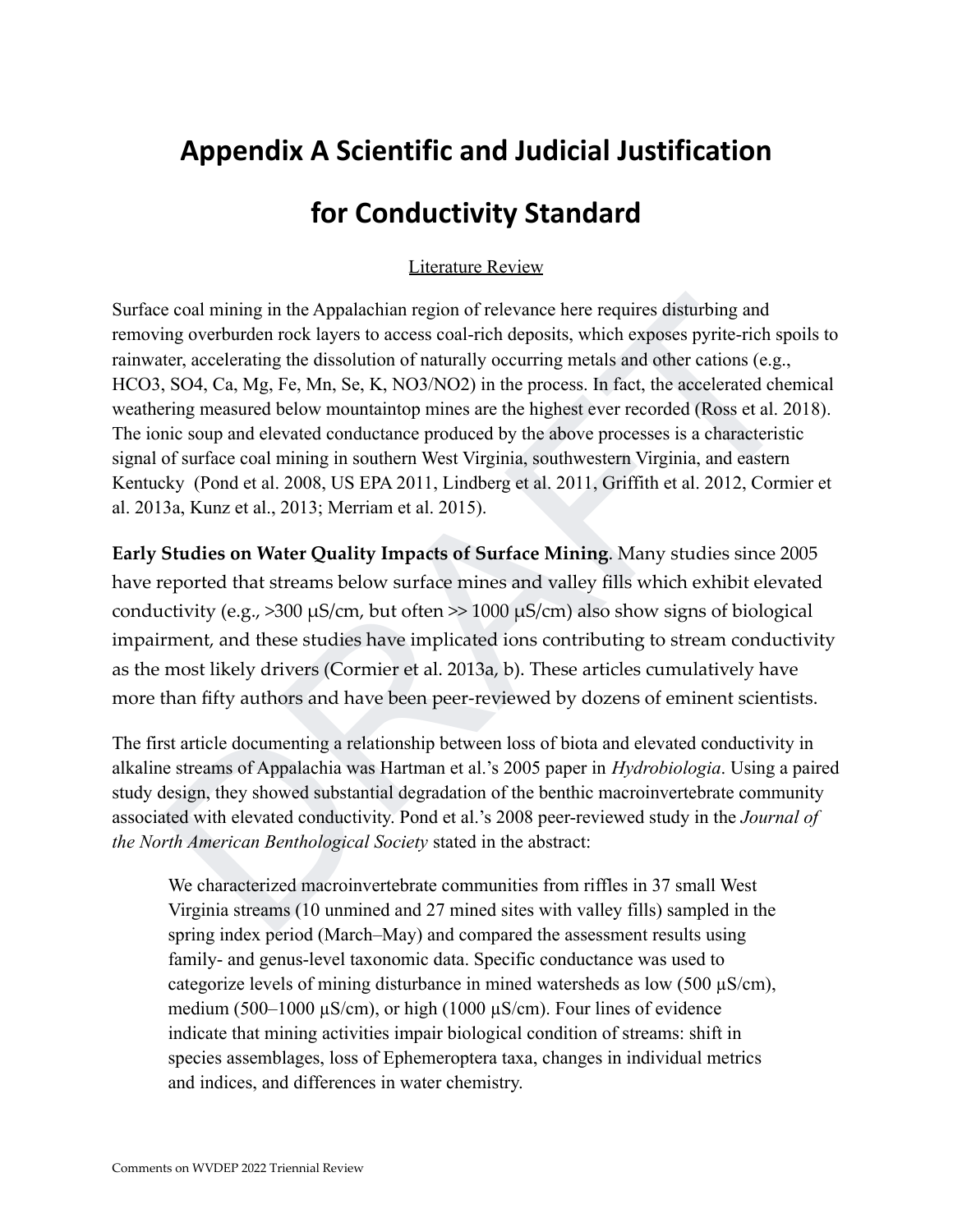Pond et al. (2008) showed that macroinvertebrates associated with low-conductivity, low-sulfate reference streams decline sharply with increasing conductivity associated with alkaline mine drainage (i.e., sites with elevated sulfate, low chloride, and basic pH). Pond et al. (2008) further found that "[o]ur results confirm that MTM impact to aquatic life is strongly correlated with ionic strength in the Central Appalachians, but habitat quality did explain some variance in MMIs and other metrics." *Id.* at 725.

o, rona puonsieura apeer-leveweed paper in *riyanobiologia* wunci nonina meassein<br>et ay "[m]can mayfly richness and relative abundance were significantly higher at REF<br>mee] sites compared to all other categories; MINFD si In 2010, Pond published a peer-reviewed paper in *Hydrobiologia* which found that in eastern Kentucky "[m]ean mayfly richness and relative abundance were significantly higher at REF [reference] sites compared to all other categories; MINED sites had significantly lower metric values compared to RESID [residential] and MINED/RESID sites." He further stated that "[a]nalyses from WV mining areas . . . indicated that the decline of mayflies from mountaintop mining correlates most strongly to specific conductance." *Id*. at lines 603-607. Thus, Pond found that mayflies declined or were eliminated from mined areas and that the abundance of mayflies was more closely related to conductivity than to habitat.

In linking surface mining to biota, Gerritsen et al. (2010) demonstrated that surface coal mining had a distinct biotic signal distinguishing chemical stress from habitat alteration and altered food resources in particular (temperature was not a significant factor in this case). This study illustrates that it is possible to decompose lowered multi-metric benthic condition scores (e.g., the West Virginia Stream Condition Index—WVSCI; Virginia Stream Condition Index—VSCI) scores using assemblage composition to distinguish the characteristic biotic signals of surface mining.

In a geographic study of mining extent, Petty et al. (2010) found that streams in catchments with very low (i.e., 1-5%) mining intensity were nonetheless biologically degraded, and these streams consistently had elevated conductivity and sulfate. Similarly, Merriam et al. (2010) found that in streams degraded by moderate amounts of either human development or mining, mining further degraded developed streams, highlighting the distinctively harmful effect of mining impacts.

Palmer et al. (2010) published a peer-reviewed study in *Science*, a premier scientific journal. They found that as mining increased, conductivity and sulfate increased, and biological condition (as measured by WVSCI) declined, including a decline in mayflies.

Merriam et al. published a peer-reviewed paper in early 2011 in the *Journal of the North American Benthological Society* on the effects of mining and residential development in Central Appalachia. The paper found that "mining (% of total subwatershed area) caused acute changes in water chemistry," that sites affected by mining and development "had lower Ephemeroptera, Plecoptera, Trichoptera richness than sites affected by either stressor alone," and that the biological impairment threshold was breached when mining activities covered about 25% of the cumulative subwatershed area. (abstract  $\&$  p. 411). The study's authors "observed biological impairment when conductance reached 250  $\mu$ S/cm." (pp. 413-14). More recently, Merriam et al.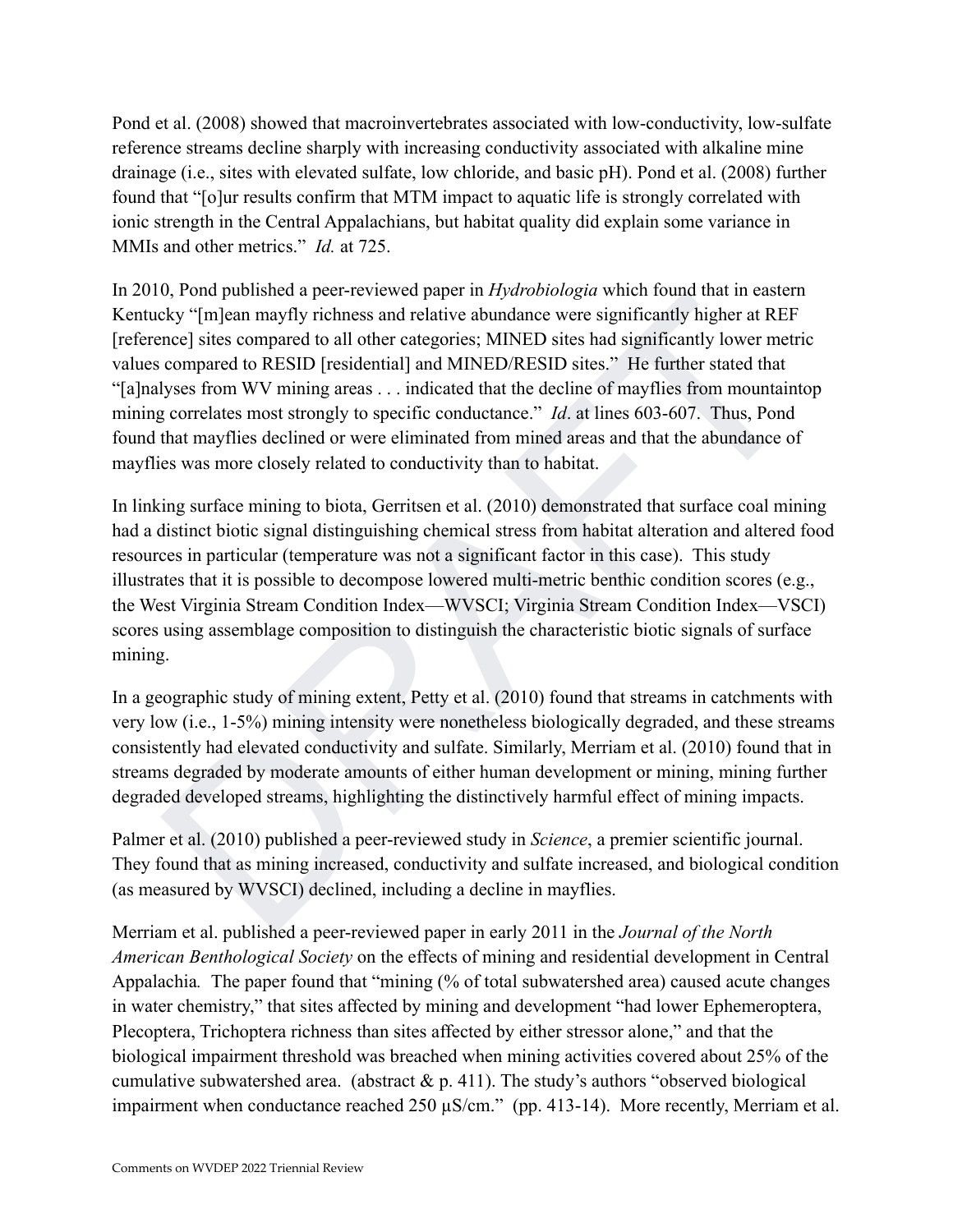(2015) showed consistently positive effects of surface mining on conductivity and consistently negative effects on biotic integrity throughout southern West Virginia. These effects, though variable in degree across local watersheds, were exacerbated by residential development and the presence of underground mines.

munera by solentias inte conner and sulter, who nati punishere important papers in the cological causation. (p. is). Pond was also a contributor to the report. (p. x). Before attion, the Renchmark was reviewed by a scienti **The EPA Benchmark Study**. In 2011, EPA scientists issued a report called "A Field-Based Aquatic Life Benchmark for Conductivity in Central Appalachian Streams." The Benchmark was authored by scientists like Cormier and Suter, who had published important papers in the area of ecological causation. (p. ix). Pond was also a contributor to the report. (p. x). Before publication, the Benchmark was reviewed by a scientific advisory board, which itself was composed of top scientists who possessed expertise in the area. (pp. xi-xii). The Benchmark used EPA's standard method for deriving water-quality criteria to derive a conductivity benchmark of 300  $\mu$ S/cm. (p. xiv). This method was itself later published and subjected to independent peer review by the authors (Cormier et al., 2013c, Cormier and Suter, 2013). Under that method, EPA sets the benchmark at the level needed to protect 95% of macroinvertebrate taxa. (p. xiv). Figure 8 in the benchmark graphs the species sensitivity distribution and shows that extirpation increases as conductivity increases. (p. 18). Five percent of taxa are lost when conductivity rises to 295 µS/cm, over 50% are lost at 2000 µS/cm, and close to 60% are lost at 3000  $\mu$ S/cm. (p. 18).

EPA conducted a detailed causal assessment and concluded that there is a causal relationship between conductivity and stream impairment in West Virginia. (pp. 40, A-40 ("This causal assessment presents clear evidence that the deleterious effects to benthic invertebrates are caused by, not just associated with, the ionic strength of the water. . . . When [other potential] causes are absent or removed, a relationship between conductivity and ephemeropteran [, i.e. mayfly,] richness is still evident.") Again, the authors later subjected their conclusions to independent peer review in demonstrating that alkaline mine drainage was a likely cause of biological degradation in Appalachian streams (Cormier et al., 2013a).

EPA considered potential confounding factors using an unusually large sample of sites across the region, including "habitat, organic enrichment, nutrients, deposited sediments, pH, selenium, temperature, lack of headwaters, catchment area, settling ponds, dissolved oxygen, and metals." (p. 41). EPA found that only pH was a confounder and controlled it by removing sites with low pH. (p. 41). EPA concluded that "[t]he signal from conductivity was strong so that other potential confounders that were not strongly influential could be ignored with reasonable or greater confidence." (p. 41). Once again, later independent reviews corroborated the interpretation that this observed relationship persisted even after confounding factors including habitat quality, deposited sediment, pH, selenium, catchment area, settling ponds and metals were considered and their effects addressed analytically (Cormier and Suter, 2013).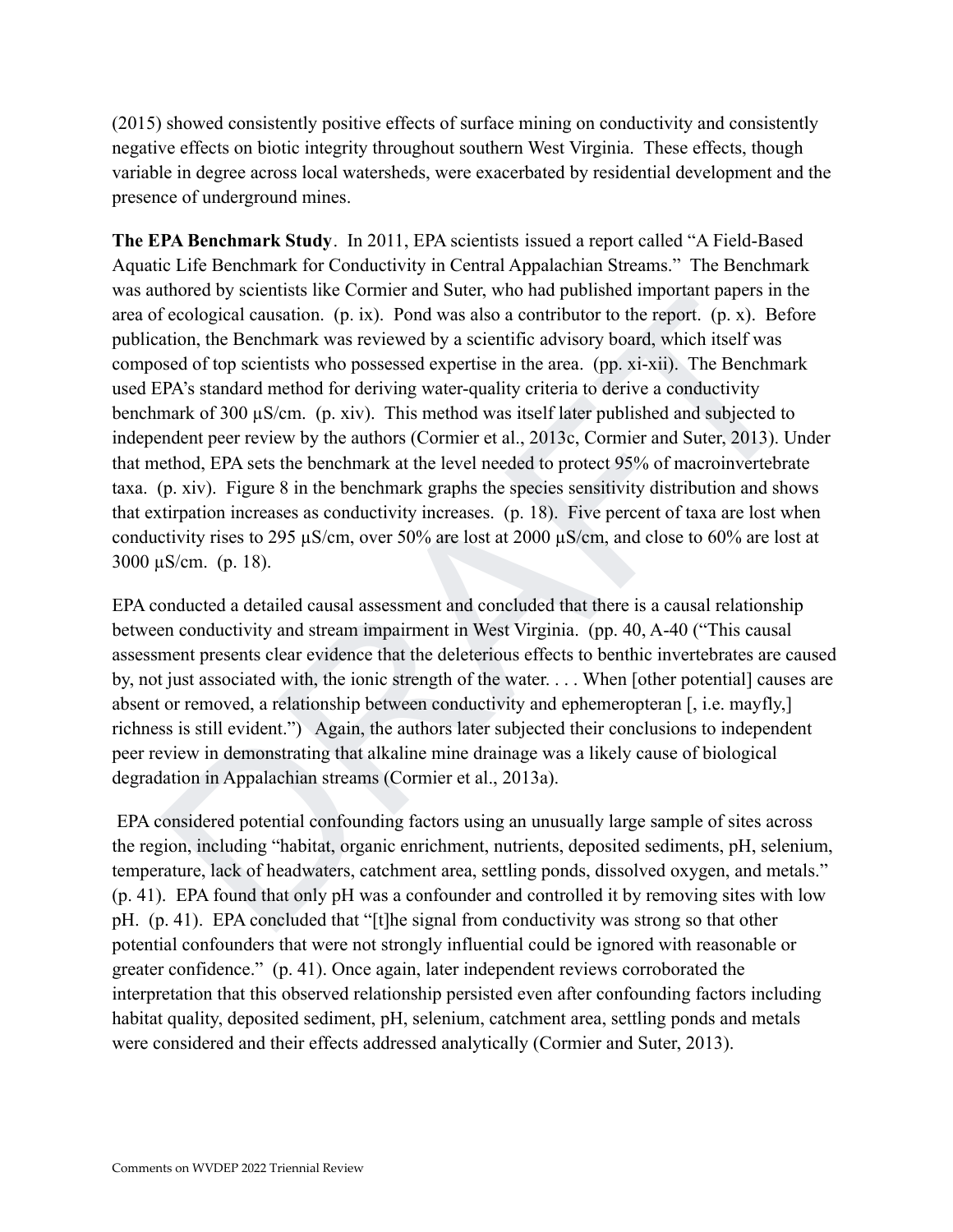EPA's benchmark report also analyzed the relationship between the WVSCI biological impairment threshold and conductivity levels, and found that a WVSCI score of 64 (well below the current impairment threshold of 72) corresponds to streams with conductivity of about 300. (p. A-36). Since the WVSCI was developed independent of the benchmark, this is a separate method that validates the relationship between impairment and conductivity.

**Post-Benchmark Studies.** After the EPA benchmark was issued, a relevant corroborating study came from the same physiographic region but across state lines in Virginia. Here the authors used a selection of 22 sites where temperature and habitat conditions were of reference quality to test for the effect of total dissolved solids and conductance on macroinvertbrate indices (Timpano et al. 2011). The authors found that elevated conductance above 332 µS/cm associated with surface mining caused degradation for the VSCI and that levels below 465 uS/cm led to the occurrence of only 95% of reference genera. The results are important because they demonstrated that high conductivity levels alone are sufficient to generate degradation of biotic integrity in the absence of other stressors, and because those results are qualitatively very similar to those of US EPA (2011).

from the same physiographic region but across state lines in Virgina. Here the authors<br>selection of 22 sites where temperature and habitat conditions were of reference quality to<br>the effect of total dissolved solids and c Also after the Benchmark, Palmer and Bernhardt published a peer-reviewed study in 2011 in the *Annals of the New York Academy of Sciences*. The report stated that surface mining in Central Appalachia has caused greatly increased sulfate concentrations and electrical conductivity in downstream waters, and that analysis of the West Virginia database of small streams "found that sulfate concentrations were highly correlated with conductivity, Ca, Cl, Fe, Mg, and Hardness—all of which contribute to heightened ionic stress in these impacted streams." (pp. 47-48). The report further found that this elevated conductivity leads to the loss of sensitive macroinvertebrate taxa, such as mayflies in Central Appalachian streams below coal mines. (p. 48)

Lindberg and Bernhardt published a peer-reviewed study in 2011 in the *Proceedings of the National Academy of Sciences*. The study found that all tributaries draining mountaintop-mining-impacted catchments in a portion of the Upper Mud River watershed in West Virginia were characterized by high conductivity and increased sulfate concentration. Sulfate concentration "was significantly positively correlated with constituents typically derived from rock and coal weathering (SO4, Ca, Mg, Li, Rb, and U) in the mainstem as well as the MTM-affected tributaries." (p. 2) The study "conclusively demonstrates that the observed increases in conductivity and Se concentration can be attributed directly to the area extent of surface coal mining occurring in the watershed." (p. 5) The study also stated that "the constituent weathering-derived salts that contribute to conductivity are not ameliorated nearly two decades after reclamation." *Id*.

Northington et al. (2011) published a paper in *Hydrobiologia* that examined the impacts of habitat restoration on streams draining alkaline mines in southeastern Virginia. They found no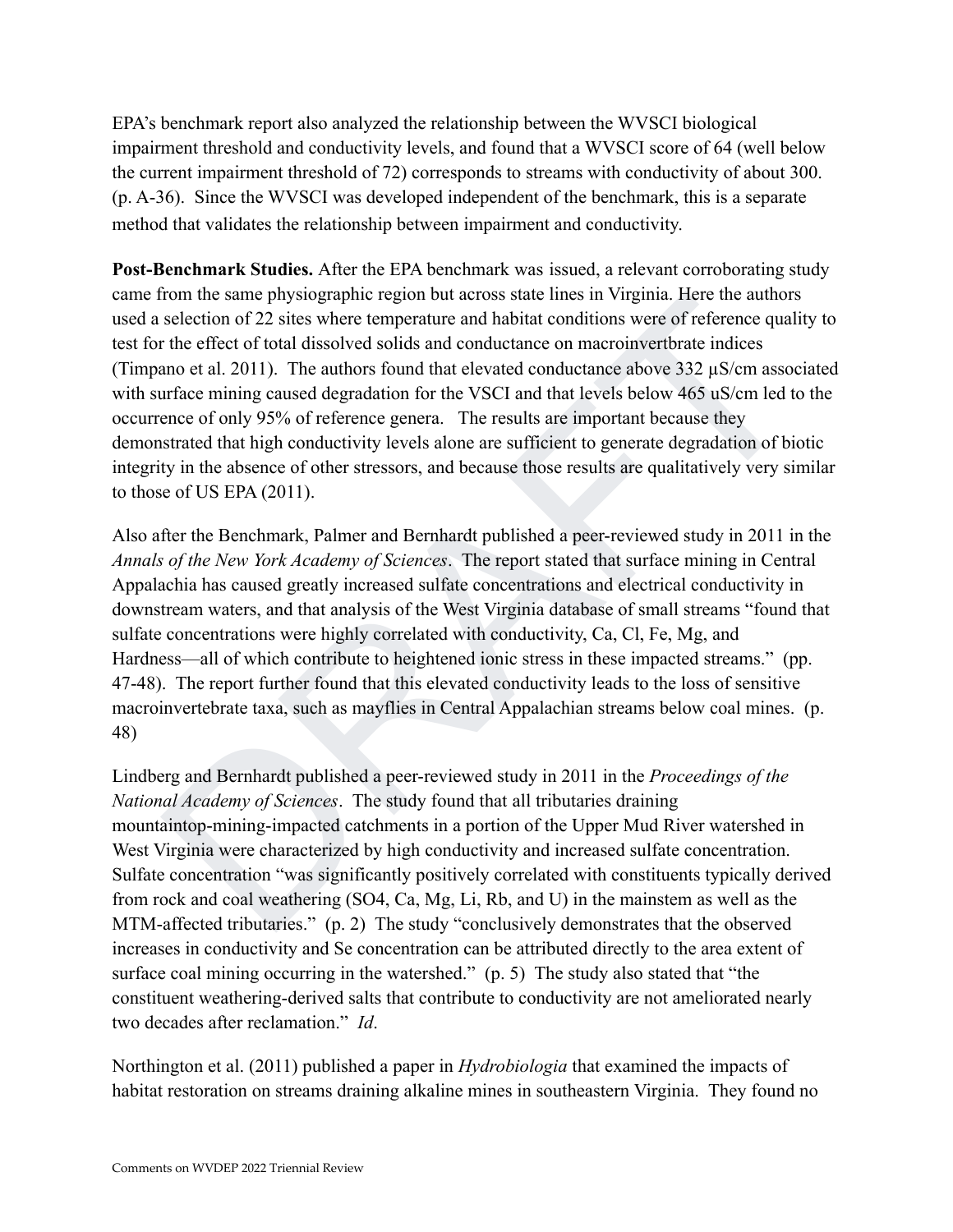impact of restoration on biotic impairment; in many cases, habitat scores were further degraded by restoration attempts and showed no impact on high levels of specific conductivity.

In 2012, Pond published a peer-reviewed paper in *Hydrobiologia* that showed species composition changed dramatically as a function of land use and that conductivity was an excellent indicator of how many individuals of certain types of macroinvertebrate taxa normally abundant in Appalachian streams would be found at a disturbed site. Pond compared types of land disturbance at 94 sites in Kentucky, including mining sites, and stated in the abstract that "[c]ore caddisfly genera were extirpated from most disturbed sites." He found that "no habitat factors were significantly correlated with relative abundance metrics," while "major ion concentrations (measured as specific conductance) were also highly correlated with Plecoptera and Trichoptera richness . . . but not abundance." *Id*. at 11-12. Average site tolerance value "was most strongly correlated with specific conductance." *Id*. He concluded that the predominant naturally occurring stonefly genera in eastern KY headwater streams "serve to indicate 'healthy'Appalachian streams" and his data "revealed high rates of extirpation of many genera and entire families from headwater streams affected by varying levels of mining and residential disturbance." *Id*. at 18.

is<br>unionic at  $\rightarrow$  sines in Remincky, inctualing inimig sines, and state in the absolate<br>that is verre significantly correlated from most disturbed sites." He found that "no habitat<br>verre significantly correlated with rel In 2012, Pond et al. published a peer-reviewed paper in *Environmental Monitoring and Assessment*, the abstract of which "described the development, validation, and application of a geographically- and seasonally partitioned genus-level index of most probable stream status (GLIMPSS) for West Virginia wadeable streams." He found that GLIMPSS detected greater stream impacts to benthic invertebrates than did the WVSCI method because it used a more sensitive genus-level rather than a family-level analysis. The threshold for impairment as measured by GLIMPSS is a score of 55 for the Mountain Summer category and 53 for Mountain Spring Pond, Table 8, p. 1532. (The Mountains category has previously been used by the WVDEP to calculate GLIMPSS Scores for streams at issue in this case.) This paper also underscored the importance of direct interpretation of taxa lists and submetric indices when interpreting benthic responses to mountaintop mining.

In their 2012 peer-reviewed "How Many Mountains" study, Bernhardt and King found that streams receiving water from mining catchments had significantly higher conductivity than streams in unmined areas. They also found that, after screening out potential confounding factors, high conductivity was highly correlated with lower numbers of sensitive taxa and declining WVSCI scores. The study used a different statistical method than the method used in EPA's benchmark and reached the same conclusion that five percent of stream taxa are lost when conductivity reaches about 300 µS/cm. The study stated in its abstract:

The extent of surface mining within catchments is highly correlated with the ionic strength and sulfate concentrations of receiving streams. Generalized additive models were used to estimate the amount of watershed mining, stream ionic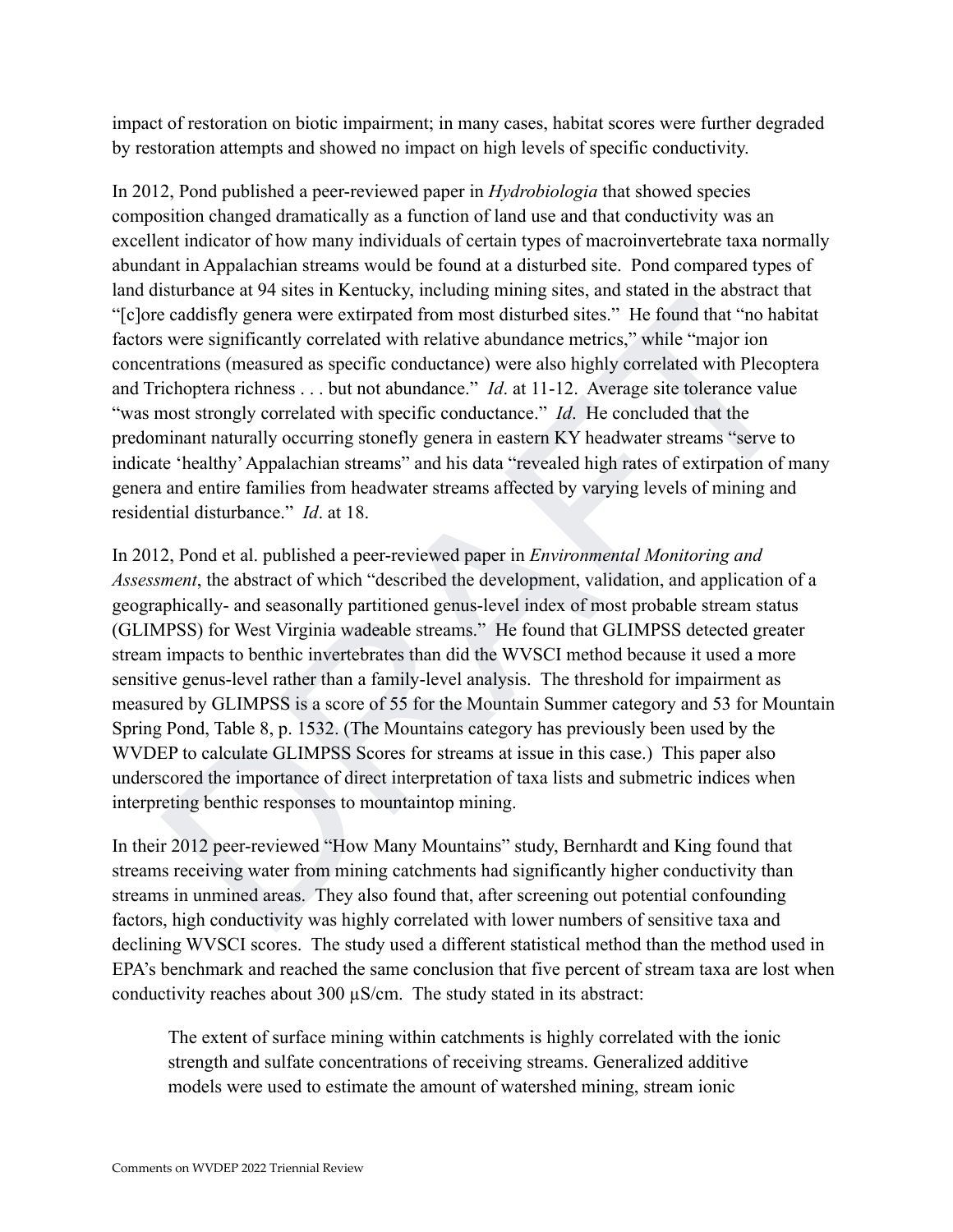strength, or sulfate concentrations beyond which biological impairment (based on state biocriteria) is likely. We find this threshold is reached once surface coal mines occupy >5.4% of their contributing watershed area, ionic strength exceeds 308 μS/cm−1, or sulfate concentrations exceed 50 mg/L−1. Significant losses of many intolerant macroinvertebrate taxa occur when as little as 2.2% of contributing catchments are mined.

The Bernhardt et al. (2012) paper also identified 50 taxa that consistently declined in response to conductivity associated with surface mining. The greatest cumulative taxa declines occurred at 283 uS/cm (95% CI 178-289) and 50 mg/L sulfate (95% CI 27-57). The taxa most sensitive to mining included a wide variety of mayfly, stonefly, caddisfly, and beetle larvae characteristic of Central Appalachian streams. Mayflies in particular appeared especially sensitive to ionic stress from alkaline mine drainage, though stoneflies and caddisflies are also vulnerable (see also Pond 2010, 2012). As expected, a few highly tolerant taxa increased in relative abundance along the mining gradient, primarily genera of highly tolerant midges (*Chironomidae*) and the tolerant caddisflies *Chimarra* and *Hydropsyche*.

As mentioned earlier, Cormier and Suter published six peer-reviewed studies in 2013 based on different sections of EPA's benchmark report in *Environmental Toxicology and Chemistry*, a high-quality scientific journal. In the first study entitled "A Method for Deriving Water-Quality Benchmarks Using Field Data," they described a method for using biological and water-quality parameters to develop a field-based benchmark to protect 95% of the genera from extirpation. The use of field data is helpful where lab-based data is not available, such as where susceptible species and sensitive life stages are difficult to maintain and test in the laboratory.

etivity associated with surface mining. The greatest cumulative taxa declines occurred at s/cm (95% CI 178-289) and 50 mg/L sulfate (95% CI 27-57). The taxa most sensitive to included a wide variety of mayfly, stone(f), ca In the second study entitled "Derivation of a Benchmark for Freshwater Ionic Strength," they developed an aquatic life benchmark in West Virginia for specific conductance as a measure of ionic strength that is expected to prevent the local extirpation of 95% of species from neutral to alkaline waters containing a mixture of dissolved ions in which the mass of  $SO2<sup>4</sup> + HCO<sup>-3</sup>$  is greater than or equal to Cl-. Extirpation concentrations of specific conductance were estimated from the presence and absence of benthic invertebrate genera from 2,210 stream samples in West Virginia. The study concluded that the extirpation concentration is 300  $\mu$ S/cm. One of the reasons for using field data rather lab data is that *Ephemeropterans* (mayflies), which are the most sensitive to the ionic mixture, are not available as cultured animals for toxicity tests.

In the third study entitled "A Method for Assessing Causation of Field Exposure-Response Relationships," Cormier and Suter developed a weight-of-evidence method to determine how an association in the field is causal. They identified six characteristics of causation: co-occurrence, preceding causation, interaction, alteration, sufficiency, and time order.

In the fourth study entitled "Assessing Causation of the Extirpation of Stream Macroinvertebrates by a Mixture of Ions," they applied that method to determine that the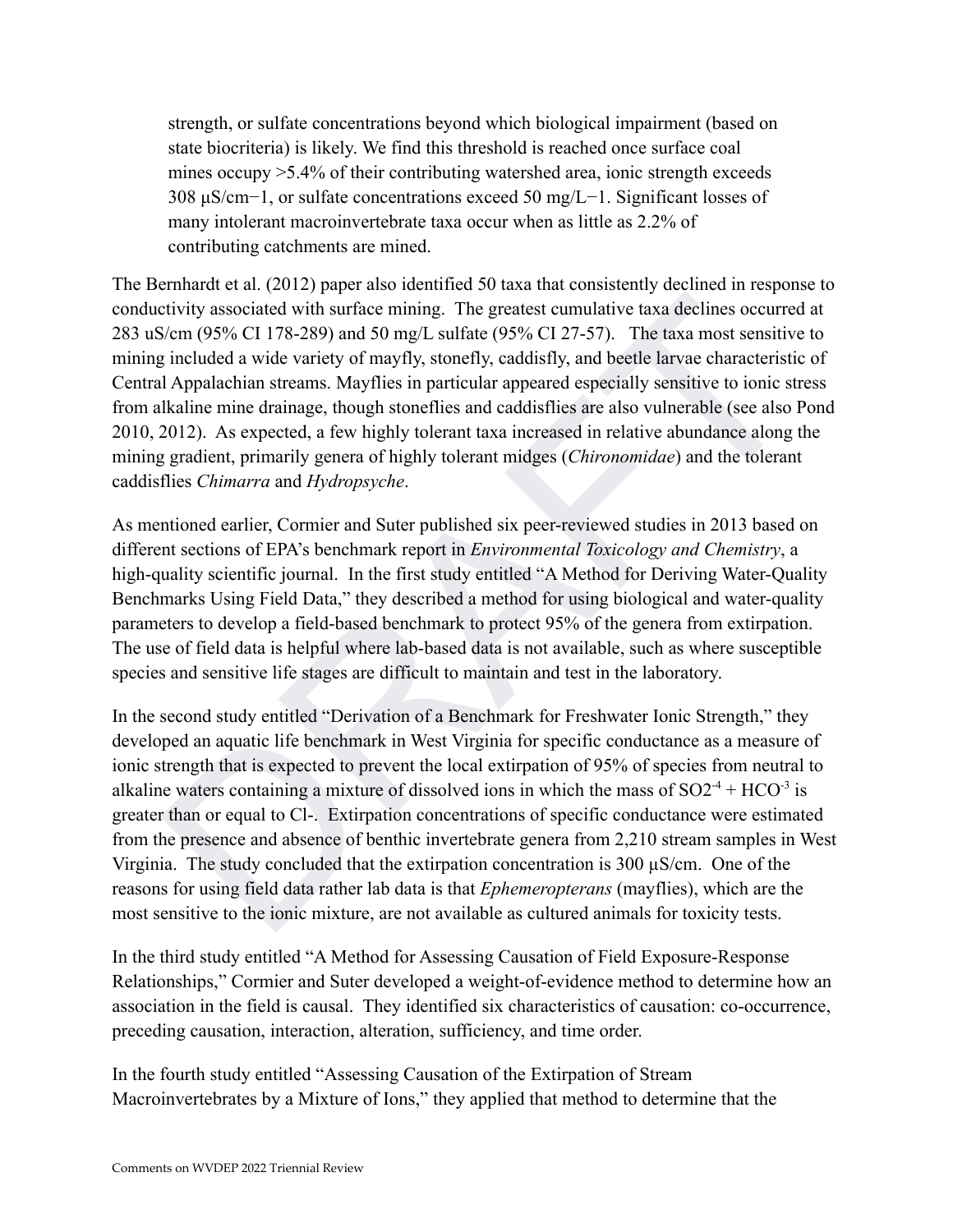relationship between conductivity and extirpation of benthic macroinvertebrates was causal. They stated in their abstract that "a mixture containing the ions  $Ca^+$ ,  $Mg^+$ , HCO<sup>-3</sup>, and SO<sup>-4</sup>, as measured by conductivity, is a common cause of extirpation of aquatic macroinvertebrates in Appalachia where surface coal mining is prevalent."

In the fifth study entitled "A Method For Assessing The Potential For Confounding Applied To Ionic Strength In Central Appalachian Streams," they evaluated twelve potential confounders: habitat, organic enrichment, nutrients, deposited sediments, pH, selenium, temperature, lack of headwaters, catchment area, settling ponds, dissolved oxygen, and metals. They concluded that pH, temperature, habitat, and deposited sediments were not confounding factors.

In the sixth study entitled, "Relationship of Land Use and Elevated Ionic Strength in Appalachian Watersheds," they found that, based on a  $10<sup>th</sup>$  quantile regression analysis, 300 µS/cm was exceeded when 3.3% or more of an area was covered by valley fills. They also confirmed that coal-mining activities are the primary source of high conductivity waters.

to again entriminit, inturents, deposited estentinals,  $\mu$ rt, selentimin, reinpetatione, actor, actehment area, settling ponds, disablved oxygen, and metals. They concluded that meperature, habitat, and deposited sedimen In 2014, Pond et al. published a study in *Environmental Management* that sampled fifteen headwater streams with valley fills in Central Appalachia that had been reclaimed from eleven to thirty-three years earlier. The study found that nearly 90% of these streams exhibited biological impairment, and that valley fill sites with higher WVSCI scores were located near undisturbed tributaries that could be the sources of sensitive taxa as drifting colonists. This result could explain why there are occasional passing stream condition index scores at sites when water chemistry and upstream land use would predict impairment. Pond stated in this article:

Although these VFs were constructed pursuant to permits and regulatory programs that have as their stated goals that (1) mined land be reclaimed and restored to its original use or a use of higher value, and (2) mining does not cause or contribute to violations of water quality standards, we found sustained ecological damage in headwaters streams draining VFs long after reclamation was completed.

His three main conclusions were that "(1) temporal ecological impacts persist downstream of VFs, given 11-33 years post-reclamation; (2) many expected taxa were missing from VF streams (suggesting local extirpations) and the scraper feeding group was significantly reduced; and (3) water quality is most likely the primary barrier to recovery but proximity to clean sources (intervening tributaries) may contribute some sensitive taxa that increase the biological indices used to measure condition." *Id*. at 11. Elaborating on these three points, he further explained that conductivity was persistent and habitat was not a confounding factor for the observed stream impairment:

our data indicated that highly elevated ionic concentrations may persist for over 30 years post-reclamation and that these chemical signatures result in damaged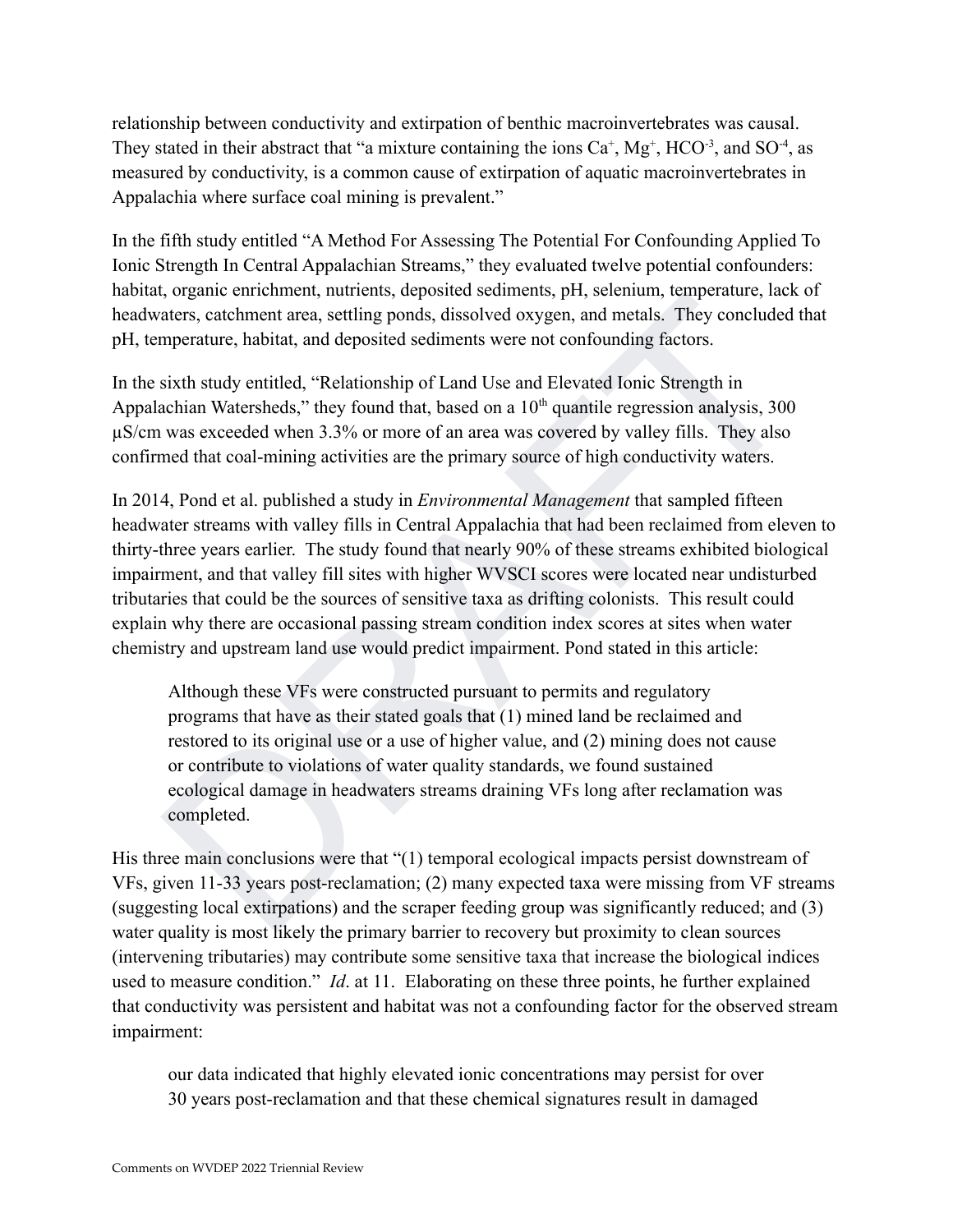aquatic communities. Habitat can be a limiting factor, but by design, we removed significant habitat degradation factors by selecting sample reaches with relatively good habitat and intact riparian vegetation at reference and VF sites . . .

after 11-33 years post-reclamation, bioassessment indices indicated persistent temporal effects; almost 90% of our streams draining old VFs scored below impairment thresholds using GLIMPSS and O/E [observed/expected predictive model]. . . .

Overall, biological variation was strongly correlated with water chemistry and less with reach-scale habitat and landscape conditions. Since ion concentrations explained the greatest amount of biological impacts and were the most altered (compared to reference), this suggests that recovery is potentially hindered by ions, even in forested reaches long after reclamation. Causal analyses by Suter and Cormier (2013) provided evidence that ions (measured as specific conductance) negatively affected invertebrates despite other stressors present. . .

Cormier et al. (2013b) and Suter and Cormier (2013) provided strong causal evidence that Appalachian macroinvertebrate extirpation is linked to increasing ions (as specific conductance), a finding supported by our study.

*Id.* at 12-13.

Overall, biological variation was strongly correlated with water chemistry and<br>lcss with reach-scale habitat and landscape conditions. Since ion concentrations<br>explained the greatest amount of biological impacts and were t In 2014, USGS scientists Nathaniel Hitt and Douglas Chambers published a peer-reviewed paper looking at the effects of mountaintop mining on fish assemblages. Among other findings they noted that most obligate invertivores were extirpated at MTM sites, indicating that conductivity effects on macro-invertebrates resulted in impacts higher up the food chain, on fish. They also found that the effects of MTM were not related to physical-habitat conditions but were associated with water-quality variables, which may limit quality and availability of benthic macroinvertebrate prey.

More recently, several other authors have examined linkages between surface mining and biotic response using geographically extensive datasets. Voss et al. (2015) expanded on the work of Bernhardt et al. (2012) with their dataset and used Bayesian models of invertebrate abundance to generate a risk landscape of impairment at various levels of dissolved solids. They showed results that corroborated all earlier studies. Merriam et al. (2015a&b) used an independent sample of some 170 West Virginia streams that accounted for effects of surface mining, residential development, and underground mines on stream chemistry and biotic index scores. They showed that while all land uses produced increases in stream conductance, the chemical signature of each was relatively distinct, their impact on stream invertebrates was largely additive in streams with surface mining, and co-occurrence of residential development or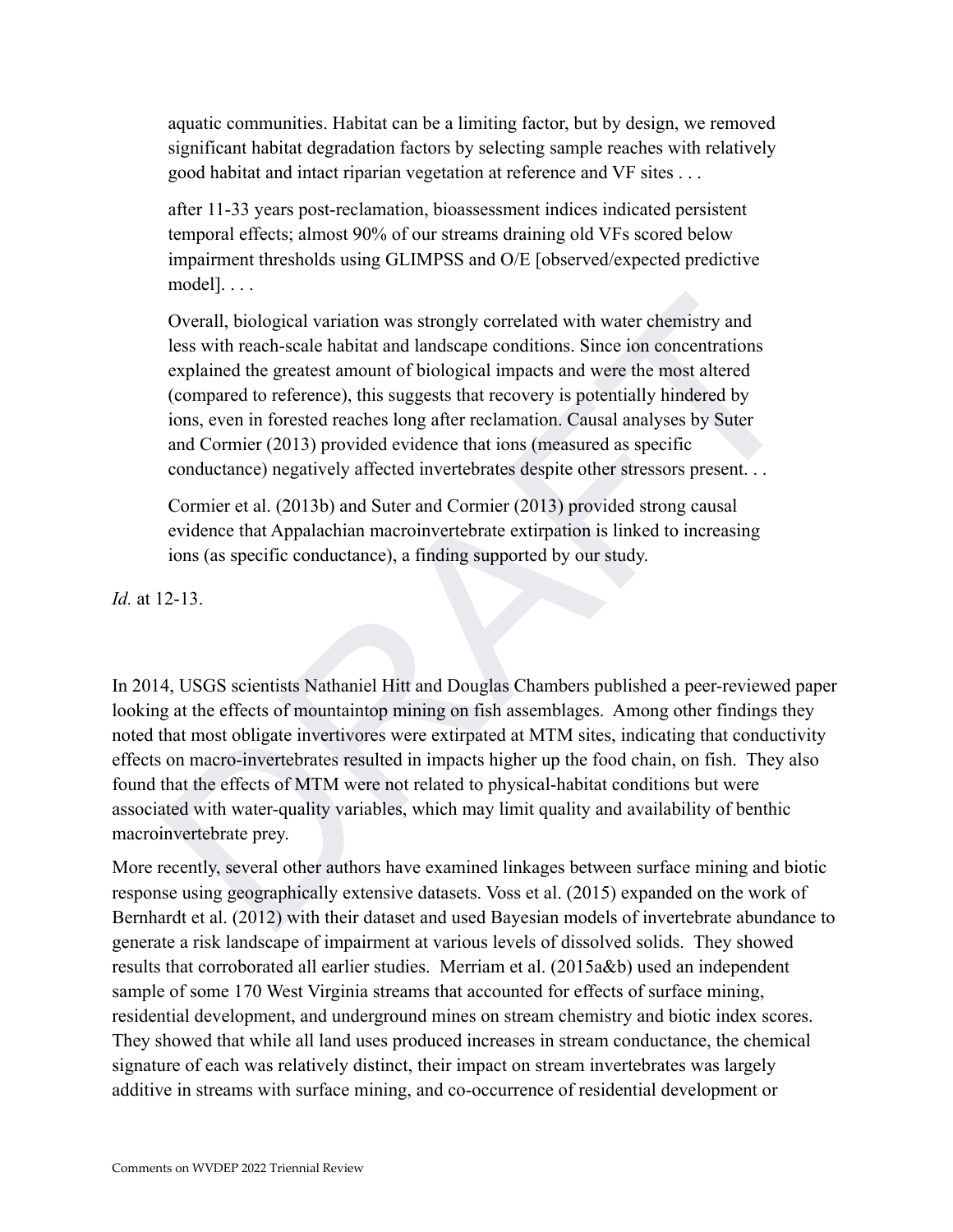underground mines with surface mines could exacerbate the apparent effect of mining activity on conductivity and stream biota.

Cook et al. (2015) used a smaller set of nested sites from Virginia to assess the relative impact of conductivity and habitat degradation downstream of surface mines. They found a strong habitat degradation effect when habitat scores were quite low (i.e., "poor") and stream conductivity did not vary greatly. Bier et al. (2014) studied bacterial community responses to mountaintop mining below valley fills. In an article published in *The International Society for Microbial Ecology Journal*, they described marked changes in bacterial composition and, in some cases, functional capacity in streams with alkaline mine drainage.

al, they described marked changes in bacterial composition and, in some cases, functional<br>y in streams with alkaline mine drainage.<br>6, Ross et al. published a paper in *Environmental Science & Technology* that concluded t In 2016, Ross et al. published a paper in *Environmental Science & Technology* that concluded the scale of surface mining impacts penetrates deep into bedrock and persists over longer time-scales than two-dimensional land use assessments would suggest. Rather than deforestation, the authors associated the effects of surface mining with impacts more closely associated with volcanic eruptions. Nippgen et al. (2017) published a paper in the same journal showing that the result of such deep impacts was an extension of perennial baseflow, shortening of elevated flow periods, and increases in flow yield from landscapes with valley fills when compared to those without valley fills. Such findings imply that in addition to elevated ionic concentrations, tributaries draining mined watersheds also contend with more constant levels of these concentrations through time, thus increasing the potential stress on stream biota. Such findings are stunning when combined with the temporal and spatial extent of surface mining mapped across Central Appalachia through time by Perciak et al. (2018) in the *Public Library of Science* (PLoS One).

In addition to their 2011 report, Timpano and his colleagues have conducted additional relevant work. In 2015, they published an article in the *Journal of the American Water Resources Association* that was a peer-reviewed recapitulation of their 2011 report. Boehme et al (2016) described seasonal patterns of impairment across a gradient of mining impacts in the peer-reviewed journal *Ecological Indicators*. They found altered benthic communities in medium to high specific conductivity streams marked by increases in conductivity-tolerant taxa and decreases in sensitive taxa. They found richness metrics to be more sensitive than aggregate indices or those based on relative abundance because some tolerant taxa occurred in most major groups. They proposed an alternate EPT formulation excluding relatively tolerant *Hydropsychids*, *Baetids*, and *Leuctrids*. They also showed that temporal biotic variability increased within medium conductivity streams as compared to reference or high conductivity streams. Timpano et al. (2018) published a follow-up paper, also in *Ecological Indicators,* in which they demonstrated seasonality in benthic response to alkaline mine drainage over a 4.5 year period. The authors identified groups of conductivity-sensitive and tolerant taxa and critical conductivity levels at which biotic metrics experienced significant changes in response to increasing conductivity.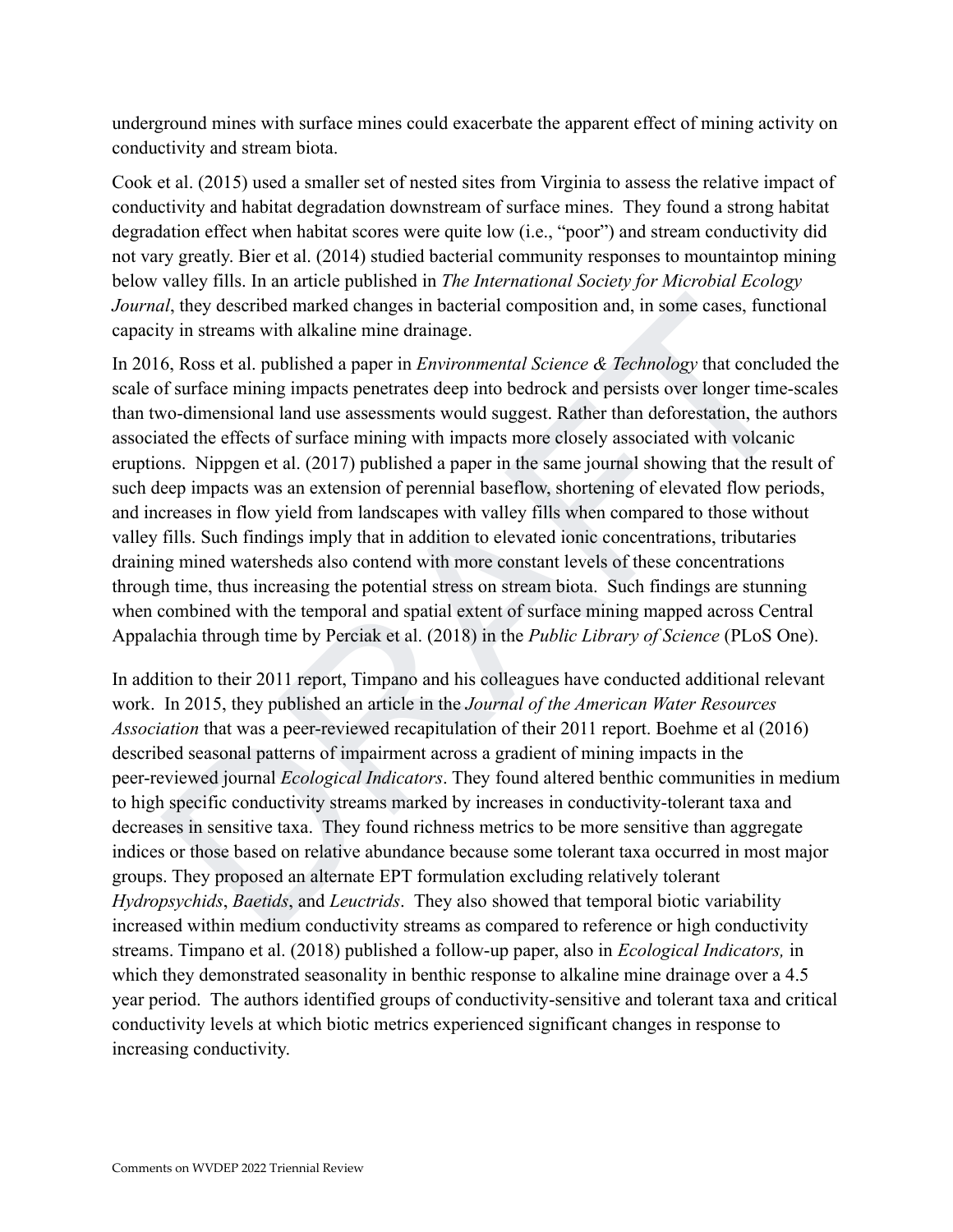Giam et al. (2018) found that streams affected by coal mining averaged one-third (32%) lower taxonomic richness and one-half (53%) lower total abundance than unmined streams, with these impacts occurring across all taxa investigated thus far (invertebrates, fish, and salamanders). Even after post-mining reclamation, biodiversity impact persisted. Giam identified the Elk River watershed in West Virginia as one of the watersheds of highest conservation concern because of reduced biodiversity from coal mining. The Seven Pines Mine discharges into tributaries of the Elk River.

tantly, the analytical techniques employed by Bernhardt et al. (2012), Voss et al. (2015), tart al. (2015), and Merriam et al. (2015) differed markedly from those employed by US (2011), Cornic et al. (2008). The parameted Importantly, the analytical techniques employed by Bernhardt et al. (2012), Voss et al. (2015), Cook et al. (2015), and Merriam et al. (2015) differed markedly from those employed by US EPA (2011), Cormier et al. (2013c), Timpano et al. (2011; 2015; 2018), and Pond et al. (2008). Moreover, Pond collected samples from West Virginia and Kentucky; US EPA (2011), Bernhardt (2012), and Voss (2015) relied on the WVDEP sampling database; Merriam (2015) collected their own West Virginia data; whereas Cook (2015) and Timpano (2011, 2015, 2018) sampled in southwestern Virginia. Nonetheless, all groups arrived at qualitatively similar conclusions regarding the potential of degradation from stream conductance downstream of Appalachian surface mines. Many noted that when habitat is highly degraded, it too contributes to poor biotic condition. However, all agreed that conductivity is sufficient *by itself* to produce biotic impairment. Such agreement is rather rare in stream ecology, and supports interpretation of the general role of elevated conductivity as a causal agent in stream impairment.

**Experimental Studies.** Laboratory studies are also largely consistent with the tolerance thresholds of organisms derived from field observation. Kennedy et al. published a peer-reviewed paper in 2004 in *Environmental Monitoring and Assessment* which tested simulated coal mine discharge waters in Ohio. Seven-day lethality tests on *Isonychia bicolor*, a mayfly, found that lowest observed effect in mine effluent dominated by sulfates, bicarbonates, and sodium were 1582 µS/cm, 966 µS/cm, and 987 µS/cm in three tests. These values bracket the field-derived extirpation value of 1180 µS/cm.

In 2013, Kunz et al. published a peer-reviewed paper in *Environmental Toxicology and Chemistry.* Here, researchers exposed amphipods, mussels, and a species of mayfly to reconstituted mine water from 3 surface mines with an ionic composition characteristic of mountaintop-mining-impacted streams in Central Appalachia. Toxicity to the mayfly was determined to be between 800 and 1300 µS/cm, which is consistent with the field-derived extirpation value of 1092 µS/cm.

Clements  $\&$  Kotalik (2016) were the first to be able to rear a healthy native stream assemblage complete with mayflies in a mesocosm experiment. They exposed stream assemblages to three types of effluent at various concentrations, and their results suggest that mining effluent similar to that in the Central Appalachian surface mines in southwestern Virginia is not immediately toxic to many invertebrates, but has its strongest impact on the survival of early instars while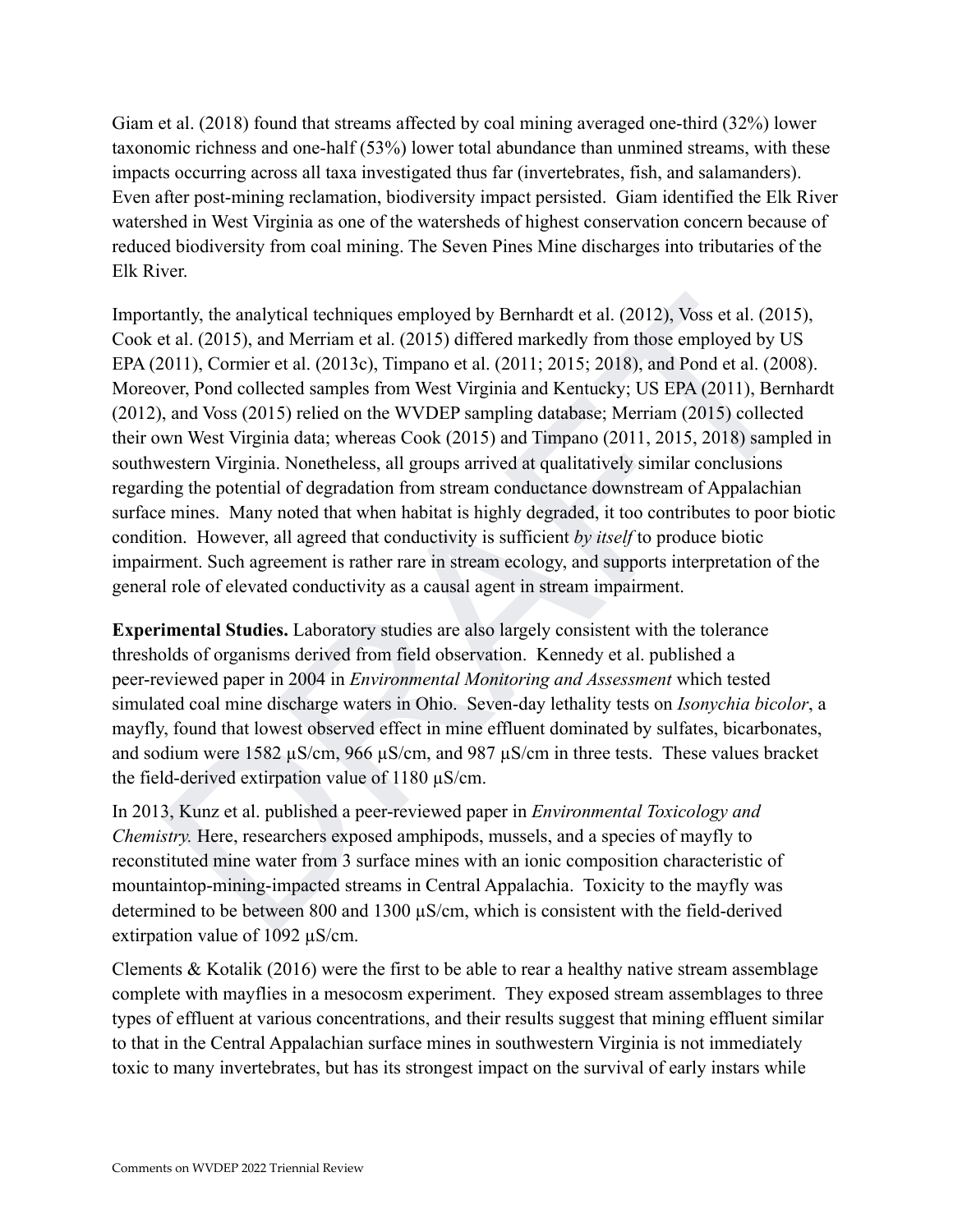inducing changes in foraging behavior in older larvae. The authors concluded that the benchmark standards of the EPA (2011) were reasonable for protecting aquatic life.

Moving from mesocosms to natural experiments, Voss and Bernhardt (2017) published a study in *Limnology and Oceanography* that examined macroinvertebrate populations in an unimpacted stream as it conflued with mine-impacted tributaries. They found that not only were mining impacts associated with elevated levels of conductivity and sulfate as well as loss of sensitive taxa, the losses translated directly into depressed biomass throughout the year that were most apparent when pollutant concentrations rise with summer baseflow. They concluded that elevated ionic strength depresses insect production by preventing sensitive taxa from completing their life cycles in mining-impacted streams. Due to the domination of surface coal mining in Appalachia (recently documented by Perciak et al. 2018), altered production patterns are likely impacting regional food webs.

ent when pollutant concentrations rise with summer base/low. They concluded that<br>divine term depresses insect production by preventing sensitive taxa from completing<br>divine fice cycles in mining-impatedd streams. Due to th **Summary of Scientific Research to Date.** Together with the Benchmark, dozens of scientists in the field of ecology and ecological causation have reviewed the evidence establishing that conductivity in mine drainage is a cause of biological degradation in Appalachian streams. All of the science has passed peer review or the EPA's Scientific Advisory Board. The studies used a scientifically valid method of causal assessment. The primary data source used by EPA and Cormier et al. for evidence of confounding is West Virginia's watershed analysis database, which means that it is highly relevant to streams in southern West Virginia and neighboring states within the same region. The weight of evidence indicates that habitat, temperature, and sedimentation are not confounding factors in Central Appalachian mine sites generally or in this case specifically. There are no peer-reviewed studies with reliable study designs that contradict any of these findings.

The studies clearly show that levels of conductivity above ~300 uS/cm and elevated sulfate levels are common below Appalachian mine sites and lead to extirpation of invertebrate genera (EPA 2011; Cormier and Suter 2013; Cormier et al. 2013a; Timpano et al. 2015, 2018) and that the ions found coming out of the outlets at the Seven Pines Mine are consistent with those associated with coal mining pollution in this region (Pond et al. 2008; Palmer et al. 2010; Bernhardt and Palmer 2011; Lindberg et al. 2012; Pond et al. 2012; Pond et al. 2013; Pond et al. 2014; Timpano et al. 2015, 2018). The ionic mixture of calcium, magnesium, sulfate, and bicarbonate in circum-neutral mine water causes the loss of aquatic macroinvertebrates in Appalachian areas where surface coal mining is prevalent; it is the mixture of ions that causes the biological impairment (Cormier et al. 2013b; Comier and Suter 2013). These ions also lead to reductions in fish assemblages in the affected streams (Hitt et al. 2014).

Altogether, *nine* different scientific methods have been used in these different studies by different scientists to reach the same conclusion about the causal link between conductivity and downstream impairment. First, the Benchmark used a species sensitivity distribution to model the conductivity level at which different genera are extirpated, and determined that 5% of taxa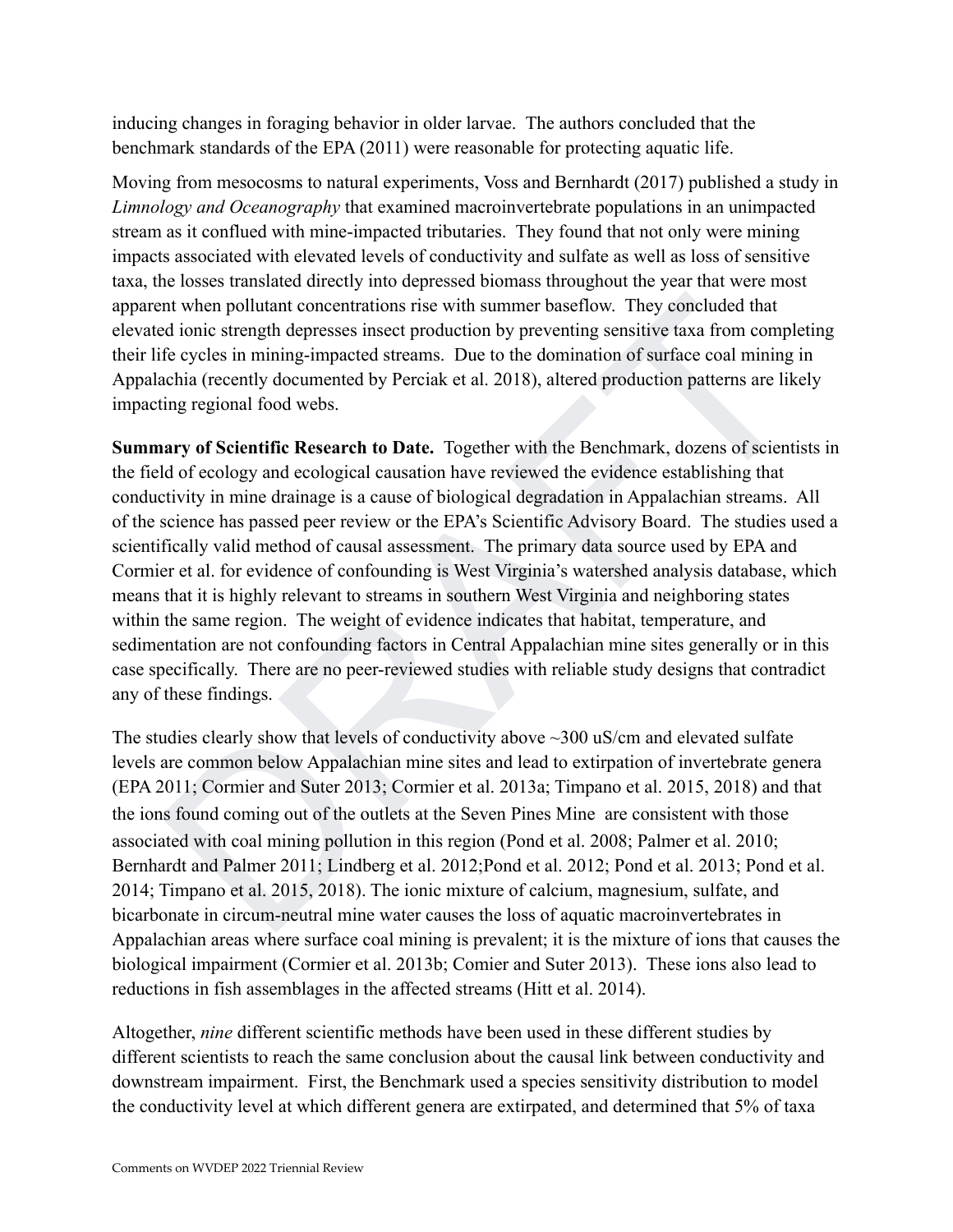for Taxa Analysis (ITTAN) to corrobotate carlier results. Sixth, Voise used a Bayesian<br>tion procedure on the WVDEP data. Seventh, Timpano et al. (2018) used a multivariate<br>the (NMS) and GAMs fit to submetries from independ are lost at  $300 \mu S/cm$  (pp. 18-19). Second, the Benchmark modeled conductivity against WVSCI scores, and determined that 300  $\mu$ S/cm corresponded to a failing WVSCI score of 64 (p. A-36). Third, the Benchmark used a logistic regression, and found that the probability of impairment, as measured by WVSCI, was 59% at 300 µS/cm and 72% at 500 µS/cm (p. A-36). Fourth, Timpano et al. (2011; 2015) used a controlled study design to isolate the effects of elevated conductivity from habitat and temperature. Fifth, King and Bernhardt in their paper used Generalized Additive Models (GAMs) and a different statistical method called Threshold Indicator Taxa Analysis (TITAN) to corroborate earlier results. Sixth, Voss used a Bayesian estimation procedure on the WVDEP data. Seventh, Timpano et al. (2018) used a multivariate approach (NMS) and GAMs fit to submetrics from independent samples in Virginia to reach qualitatively similar conclusions. Eighth, Clements & Kotalik (2016) used a mesocosm to demonstrate experimental effects of conductivity on aquatic insects. Finally, Voss and Bernhardt (2017) used an *in situ* natural experiment to demonstrate the impacts of high-conductivity mine drainage on mayfly production and survival.

Collectively, these papers show remarkably consistent results across researchers and analytical methods, when the enterprise of scientific publication and peer review is set up to reward dissent or critical interpretations. This pattern of consistent support and corroboration without any substantive contradiction from independent investigators constitutes extremely strong empirical evidence that ionic stress produced by surface coal mining in West Virginia is a general cause of biological impairment.

#### Judicial Decisions

In multiple opinions since June 2014, Judge Robert C. Chambers of the U.S. District Court for the Southern District of West Virginia (Huntington Division) has found as fact that high levels of ionic pollution, measured as conductivity, causes biological impairment in Appalachian streams. Further, Judge Chambers has recognized that conductivity is the result of mining operations such as the one proposed by the applicant. His findings have been upheld by the United States Court of Appeals for the Fourth Judicial Circuit.

In a June 2014 decision Judge Chambers wrote:

The Court will now assess the evidence presented at trial to determine whether Plaintiffs have proven this aspect of their case by a preponderance of the evidence. First, it is important to note that the EPA has spoken to both general causation theories 1) through its October 2005 "Mountaintop Mining/Valley Fills in Appalachia Final Programmatic Environmental Impact Statement" ("EIS") and, most importantly, 2) through its March 2011 Benchmark, entitled "A Field–Based Aquatic Life Benchmark for Conductivity in Central Appalachian Streams." Pls.' Ex. 9; *see* Tr. at 61–62. In its EIS, the EPA identified two downstream impacts from mountaintop mining valley fills: 1) increases in conductivity and 2) decreases in the number of invertebrate taxa. *See* Tr. at 62.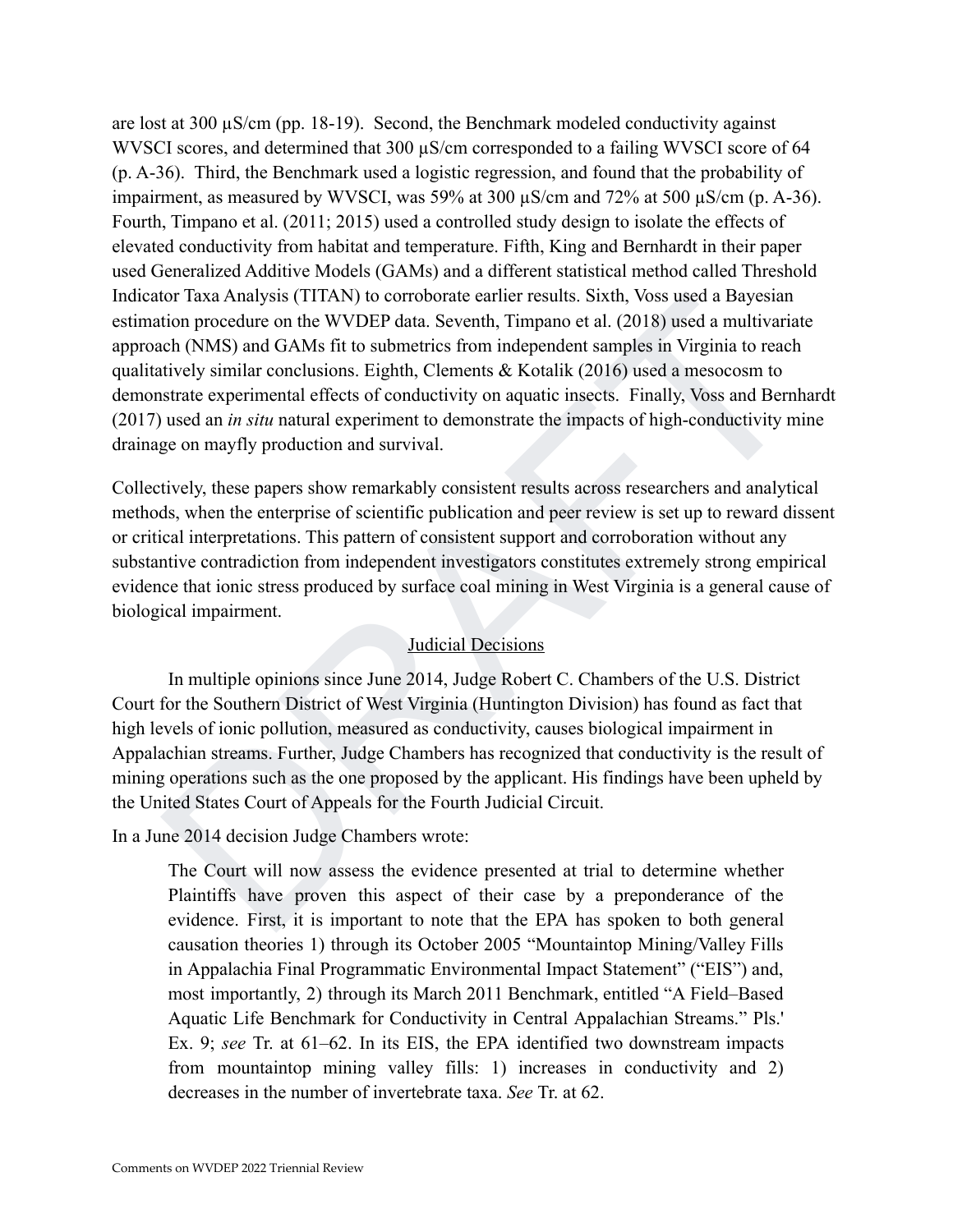In its nearly three-hundred page scientific Benchmark—after considering and then ruling out the potential confounding effects of habitat, organic enrichment, nutrients, deposited sediments, pH, selenium, temperature, lack of headwaters, catchment areas, settling ponds, dissolved oxygen, and metals—the EPA found that "salts, as measured by conductivity, are a common cause of impairment of aquatic macroinvertebrates" in Central Appalachian streams. EPA's Benchmark at A–1, B–1; *see also id.* at A–40 ("This causal assessment presents clear evidence that the deleterious effects to benthic invertebrates are *caused by, not just associated with,* the ionic strength[, i.e., conductivity,] of the water.... When [other potential] causes are absent or removed, a relationship between conductivity and ephemeropteran [, i.e. mayfly,] richness is still evident." (emphasis added)); *id.* at A–37 ("As conductivity increases, the occurrence and capture probability decreases for many genera in West Virginia ... at the conductivity levels predicted to cause effects. The loss of these genera is a severe and clear effect."). The Benchmark also found that "of the [nine] land uses ... analyzed, only mining especially associated with valley fills[, i.e., mountaintop mining with valley fills,] is a substantial source of the salts that are measured as conductivity." *Id.* at A–18.

that the decletrons effects to benthe invertibrates are *caused by, not just*<br>that the decletrons content productivity, of the water,... When  $\mu$ <br>productivity and ephemeropteran  $|$ , i.e., mayfly, I relemes is still ev The Benchmark ultimately concluded that the "chronic aquatic life benchmark value for conductivity" in West Virginia streams is 300 μS/cm. *Id.* at xv. To derive this recommended high-end threshold value, the EPA used the 5th percentile of a species sensitivity distribution, based on the standard methodology for deriving water-quality criteria, meaning that this 300 μS/cm benchmark value for conductivity is "expected to avoid the local extirpation [due to the salts measured as conductivity] of 95% of native species." *Id.* at xiv. In support of both the specific 300  $\mu$ S/cm benchmark value and the general causal linkage between conductivity and impairment to aquatic macroinvertebrates, the Benchmark contains a graph which charts, for 163 genera, the level of salt exposure above which a genus is effectively absent from water bodies in a region, with conductivity readings on the x axis and proportion of genera extirpated on the y axis. *Id.* at xiv, 18 fig. 8. A fairly consistent line is formed as conductivity and extirpation both increase, illustrating the causal connection between conductivity and significant biological impairment which Plaintiffs seek to prove. *See id.* at 18 fig. 8. . . .

Second, two of the authors of the Benchmark, Dr. Susan Cormier and Dr. Glenn Suter, subsequently published four different peer-reviewed journal-article versions of several sections of the EPA's Benchmark—including the section regarding the causal link between conductivity and biological impairment and the section ruling out potential confounding factors—in the scientific journal *Environmental Toxicology and Chemistry. See* Tr. at 84. Plaintiffs' expert Dr. Palmer testified that this is a quality journal which focuses specifically on topics such as biological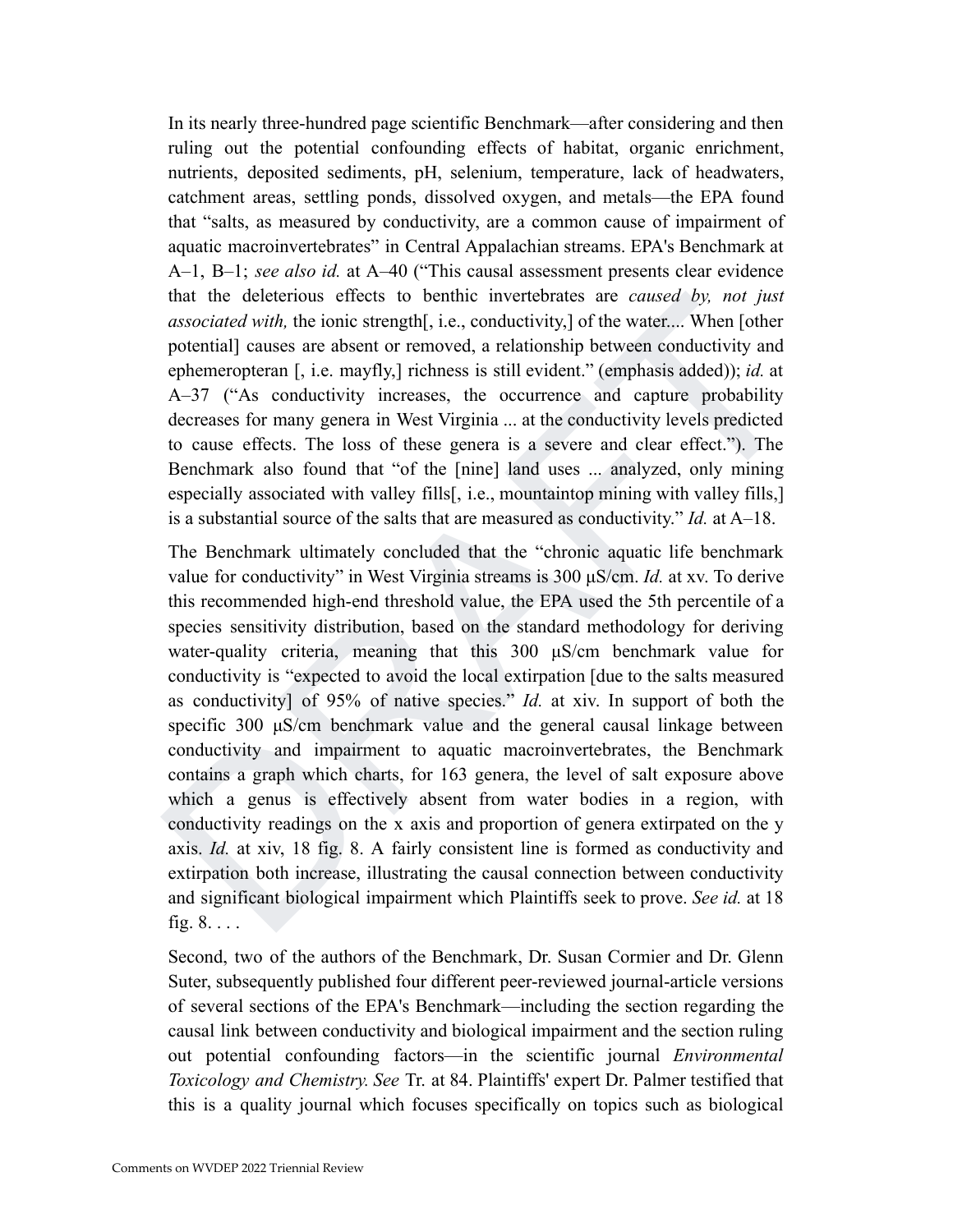response to pollutants. *Id.* at 84–86. Plaintiffs' expert Dr. King testified that "the list of the number of people who commented on [these journal articles] in the acknowledgments [section and] the peer reviews ... [is] impressive." *Id.* at 258. He also testified that, in his own professional opinion, he found the articles "rigorous and very defensible." *Id.*

Third, numerous other scientific articles published in peer-reviewed journals-both before and after publication of the Benchmark—lead to the same conclusions. In 2008, Dr. Gregory Pond-who would later be one of the contributors to the EPA's Benchmark—published a peer-reviewed scientific article in the *Journal of the North American Benthological Society,* based upon a field study he conducted which found that, as surface coal mining with valley fills—and its associated conductivity—increased, benthic macroinvertebrate taxa decreased. *See* Gregory J. Pond et al., *Downstream Effects of Mountaintop Coal Mining: Comparing Biological Conditions Using Family— and Genus–Level Macroinvertebrate Bioassessment Tools,* 27 J.N. Am. Benthological Soc'y 717 (2008), Pls.' Ex. 15; Tr. at 64–65; Pls.' Ex. 9. Dr. Palmer testified that the *Journal of the North American Benthological Society* is the highest impact freshwater journal in existence. Tr. at  $65. \ldots$ 

2008, Dr. Gregory Pond-who would later be one of the contributors to the EPA's<br>
Renchmark—published a pear-reviveved scientific arities in the Journal of the<br>
North American Benthological Society, based upon a field study Fourth, multiple different scientific methods were used at different times by different scientists to come to the same conclusions regarding the causal link between surface mining, conductivity, and biological impairment, which, Dr. Palmer testified, is the "strongest form of evidence" possible. Tr. at 83, 89–90, 248–52, 272, 274. For example, in its Benchmark, the EPA created a species sensitivity distribution—modeling the conductivity level at which each of 163 different genera are extirpated—which revealed that about five percent of taxa are lost at about 300 μS/cm. *See* EPA's Benchmark at 18–19. The Benchmark also used another method: modeling conductivity against WVSCI scores. *Id.* at A–35, –36. That modeled relationship revealed that the benchmark threshold of 300 μS/cm corresponded with a failing WVSCI score of 64. *Id.* at A–36. Using logistic regression, the probability of impairment—as measured by WVSCI—at 300 μS/cm was calculated to be 59%. *Id.* At 500 μS/cm, the probability of impairment was 72%. *Id.;* Tr. at 324. In the 2012 Bernhardt and King paper, two different methods were used to determine the biological impairment effects of conductivity: generalized additive regression models for three different biological response variables—including the number of intolerant taxa and WVSCI scores—and the Threshold Indicator Taxa Analysis ("TITAN") method, which Dr. King developed. *How Many Mountains* at C–D, P022–23; Tr. at 272, 274. Each of these different methods, conducted by different scientists at different times and subjected to the rigorous peer-review process required by scientific journals, resulted in the same conclusion: conductivity associated with surface mining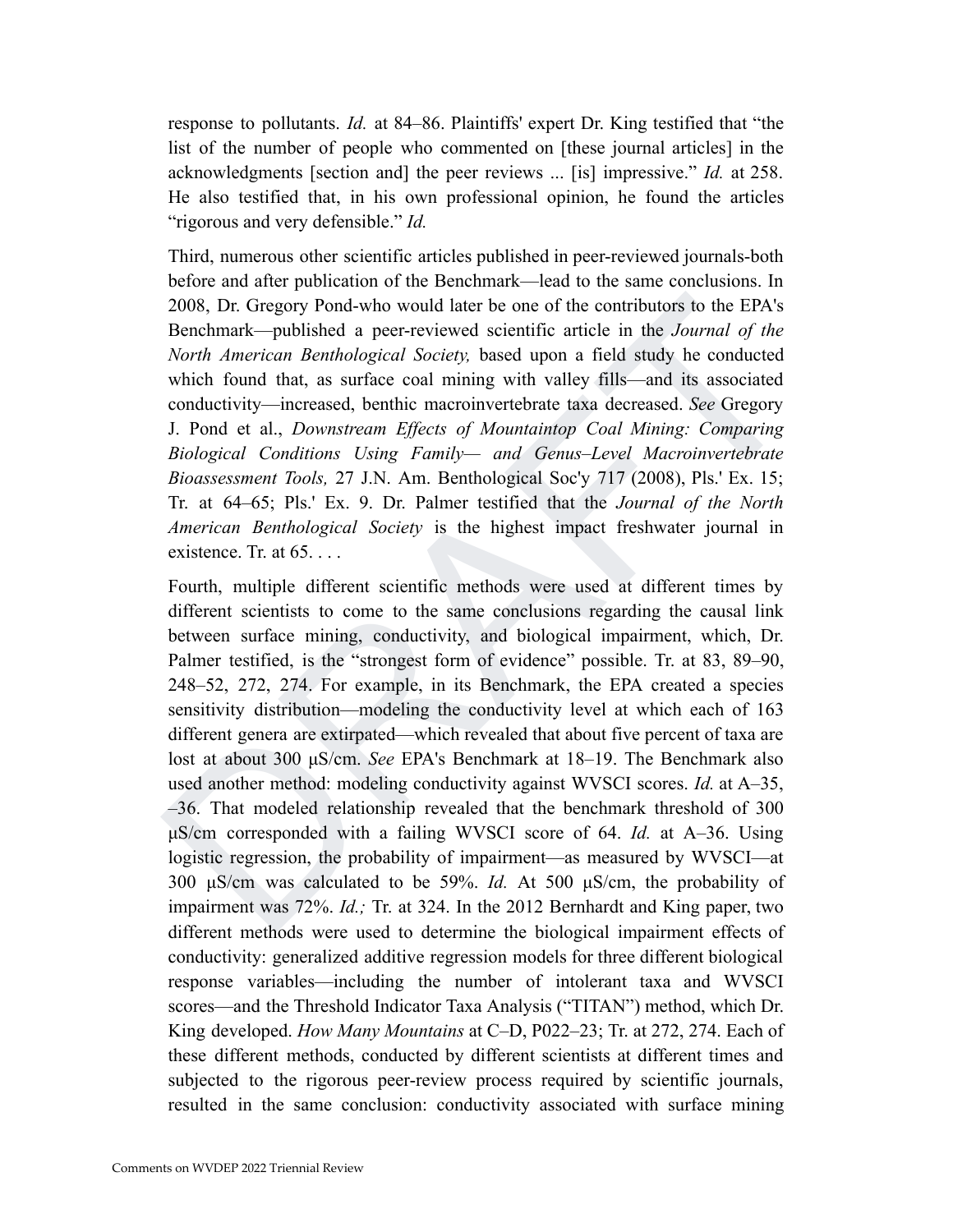causes biological impairment, such that about five percent of taxa are lost at about 300 μS/cm. EPA's Benchmark at 18, A–36; *How Many Mountains* at F; Tr. at 274.

Fifth, the Court finds the expert testimony of Dr. Palmer and Dr. King to be very persuasive. . .

oundance seriously underlimit units absention and, notinearly, support ramminum and associated WVSCI scores which reveals a clear reduction in WVSCI scores as a staterplot graph of condictivity and associated WVSCI scores Finally, even though the WVDEP's Guidance purports to find that there is no causative effect between conductivity and low WVSCI scores, two portions of the Guidance seriously undermine this assertion and, ironically, support Plaintiffs' case. First, the Guidance includes a scatterplot graph of conductivity and associated WVSCI scores which reveals a clear reduction in WVSCI scores as conductivity increases; in fact, above 1500 μS/cm, only 2 scores out of approximately 100 fall above the passing WVSCI score threshold of 68 and the vast majority fall under 60.6. WVDEP's Guidance at 6. This strong association supports, rather than contradicts, a causal connection. Second, Figure 2 in the Guidance concludes that conductivity measurements that fall within the range of 1075–1532.9 μS/cm are "likely stressor[s]" and that measurements above 1533 μS/cm are "definite stressor[s]." *Id.* at 7. Almost all of the recent conductivity measurements at the sites at issue in this case fall within these two categories; many are firmly within the "definite stressor" category. Thus, the WVDEP's Guidance is additional evidence that high levels of conductivity cause biological impairment.

In the face of such overwhelming scientific evidence, this Court **FINDS** that Plaintiffs have proven, by a preponderance of the evidence, that, 1) controlling for other potential confounding factors, high conductivity in streams causes or at least materially contributes to a significant adverse impact to the chemical and biological components of aquatic ecosystems—proof of which can be shown through low WVSCI scores—and 2) surface mining causes—or at least materially

```
contributes to—high conductivity in adjacent streams.<sup>[1]</sup>
```
Judge Chambers built upon his findings in a subsequent decision in a similar case issued in January 2015. There the Judge concluded:

In multiple ways, the chemical and the biological components of the aquatic ecosystems found in Stillhouse Branch have been significantly adversely affected by Defendant's discharges. The water chemistry of this stream has been dramatically altered, containing levels of ionic salts—measured as conductivity—which are scientifically proven to be seriously detrimental to aquatic life. The biological characteristics of the stream have also been significantly injured, in that species diversity—and, in some areas, overall aquatic life abundance—is profoundly reduced. Stillhouse Branch is unquestionably biologically impaired, in violation of West Virginia's narrative water quality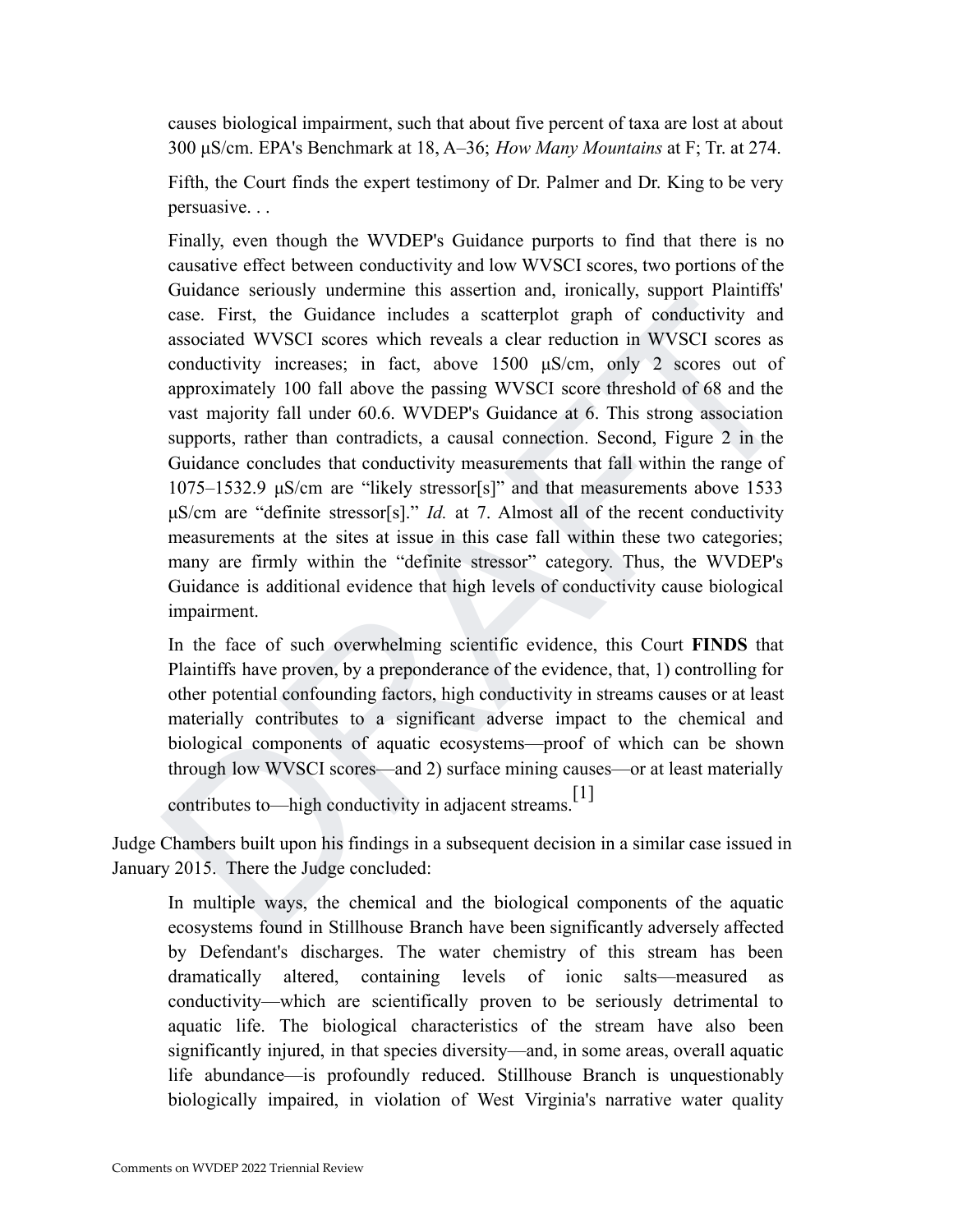standards, with current WVSCI scores falling well below the threshold score of 68.

Losing diversity in aquatic life, as sensitive species are extirpated and only pollution-tolerant species survive, is akin to the canary in a coal mine. This West Virginia stream, like the reference streams used to formulate WVSCI, was once a thriving aquatic ecosystem. As key ingredients to West Virginia's once abundant clean water, the upper reaches of West Virginia's complex network of flowing streams provide critical attributes—"functions," in ecological science—that support the downstream water quality relied upon by West Virginians for drinking water, fishing and recreation, and important economic uses. Protecting these uses is the overriding purpose of West Virginia's water quality standards and the goal

```
of the state's permit requirements.[2]
```
Judge Chamber's decision in that case was ultimately upheld in full, by the United States Court of Appeals for the Fourth Judicial Circuit. After examining his review of the evidence and the applicable law, that court found:

streams provide critical attributes—"functions," in coological science—that<br>surport the downstream water quality relied upon by West Virginians for drinking<br>water, fishing and recreation, and important coononic uses. Prot The court noted that peer-reviewed scientific articles first recognized the relationship of mining, conductivity, and decreased Index scores in 2008, a year before issuance of [the permittee's] renewal permit. See [Chambers Decision] (citing Pond et al., supra n.1). Other articles strengthened these findings. *Id.* (citing, among others, M.A. Palmer et al., Mountaintop Mining Consequences, 327 Sci. 148 (2010) (finding that as conductivity increased, Index scores decreased)). In rebuttal, [the permittee] offered an expert whom the district court found unqualified—an assessment [the permittee] does not challenge on appeal. . . . In sum, [the permitte's] arguments as to why the district court erred in finding that [it] violated its permit, like [the permitee's] arguments as to the permit's reach, uniformly fail.[3]

Judge Chambers issued another decision in August 2015, finding:

On the basis of this outstanding collection of peer-reviewed studies, the Court finds that the link between surface mining and biological impairment of downstream waters has been sufficiently—if not definitively—established in the scientific literature. "There's field data. There's lab data. There's observational data. There's field experimental data. There's toxicity testing." Tr. 2 at 141, ECF No. 100. Through myriad lines of evidence, researchers have reached the same general causation conclusion, without a single peer-reviewed publication reporting contrary findings. In Dr. Palmer's expert opinion, there is no remaining doubt on the question of general causation, leaving only surprise that researchers are continuing to study the question. *Id.* at 141 ("I would say there's no doubt.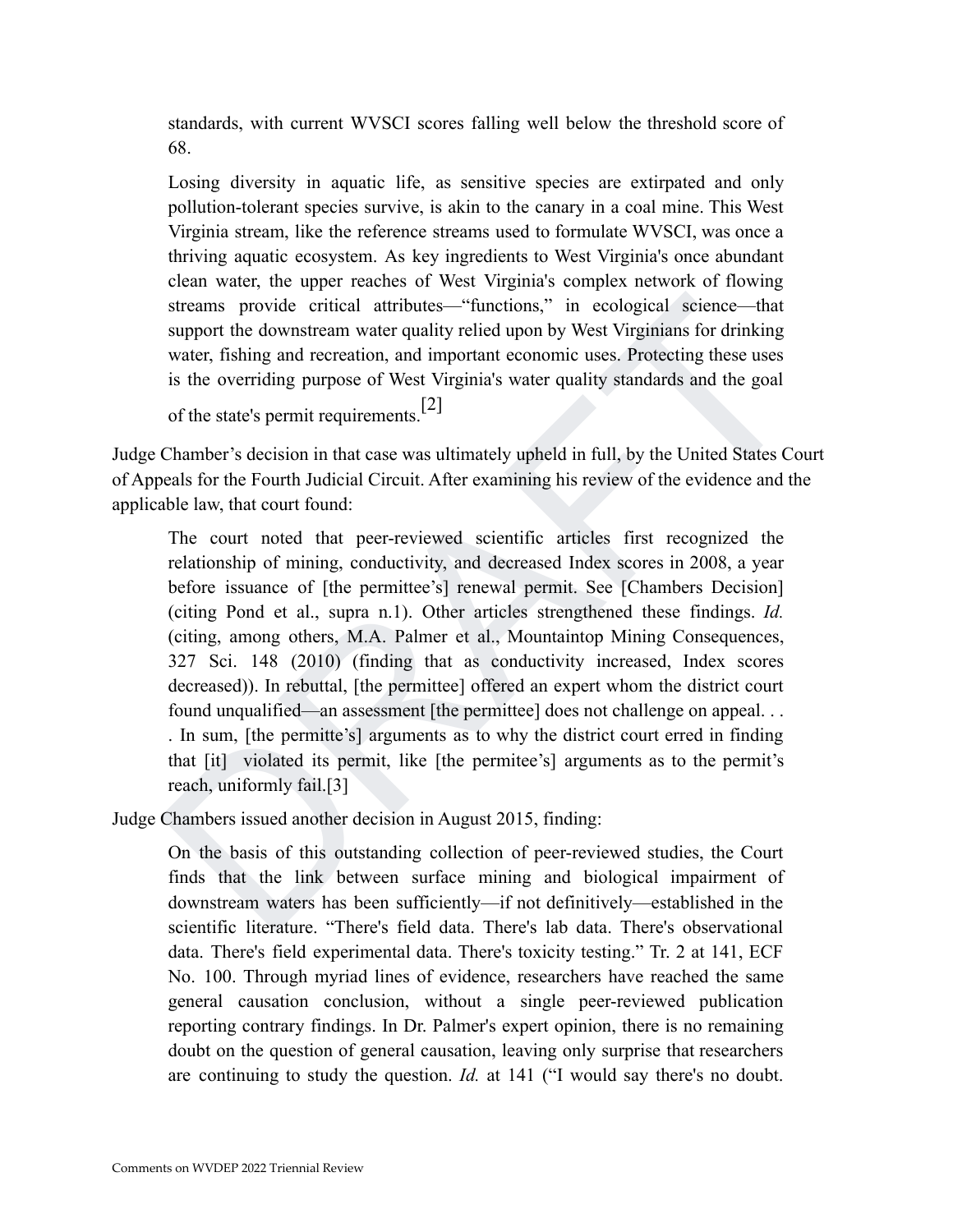What surprised me is that the studies continue to go on.... because it's been so well-established.").<sup>[4]</sup>

Subsequent cases have continued to result in findings that ionic toxicity measured as conductivity *causes* biological impairment in streams beneath surface mines.<sup>[5]</sup>

#### References

Bernhardt, E. S., B. D. Lutz, R. S. King, A. M. Helton, C. A. Carter, J. P. Fay, D.<br>Campagna, J. Amos. 2012. How many mountains can we mine? Assessing the<br>regional degradation of Central Appalachian rivers by surface coalm Bernhardt, E. S., B. D. Lutz, R. S. King, A. M. Helton, C. A. Carter, J. P. Fay, D. Campagna, J. Amos. 2012. How many mountains can we mine? Assessing the regional degradation of Central Appalachian rivers by surface coalmining. *Environmental Science & Technology* 46: 8115–8122.

Bier, R. L., Voss, K. A., & Bernhardt, E. S. (2014). Bacterial community responses to a gradient of alkaline mountaintop mine drainage in Central Appalachian streams. *The ISME journal*, *9*(6), 1378.

Clements, W. H., & Kotalik, C. (2016). Effects of major ions on natural benthic communities: an experimental assessment of the US Environmental Protection Agency aquatic life benchmark for conductivity. *Freshwater Science*, *35*(1), 126-138.

Cook, et al, (2015) Habitat and water quality as drivers of ecological system health in Central Appalachia. *Ecological Engineering* 84:180-189.

Cormier S. and G.W. Suter. 2013. A method for assessing causation of field exposure- response relationships. *Environmental Toxicology and Chemistry* 32:272–276.

Cormier SM, Suter, GW, Pond GJ, Zheng L. 2013a. Assessing causation of the extirpation of stream macroinvertebrates by a mixture of ions. *Environmental Toxicology and Chemistry* 32:277–287.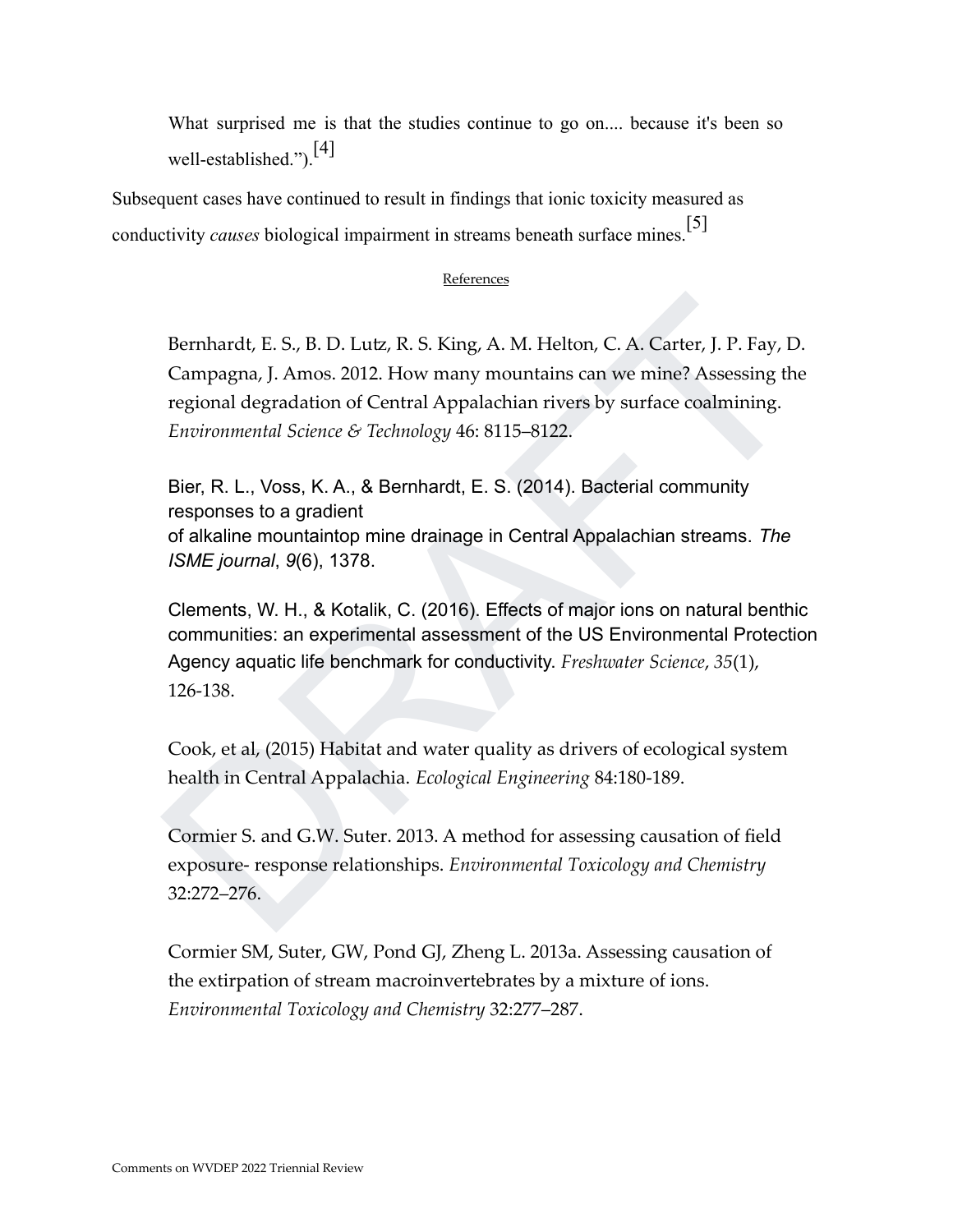Cormier S., S. P. Wilkes, and L. Zheng. 2013b. Relationship of land use and elevated ionic strength in Appalachian watersheds. *Environmental Toxicology and Chemistry* 32:296-303.

Cormier SM, Suter GW, and Zheng L. 2013c. Derivation of a benchmark for freshwater ionic strength. *Environmental Toxicology and Chemistry* 32:263–271.

Cormier, S. M., Suter, I. I., & Glenn, W. (2013). A method for deriving water‐ quality benchmarks using field data. *Environmental Toxicology and Chemistry* 32(2), 255-262.

Cormier, S. M., Suter, I. I., & Glenn, W. (2013). A method for deriving water-<br>quality benchmarks using field data. *Environmental Toxicology and Chemistry*<br>32(2), 255-262.<br>Cerritsen, J., Zheng, L., Burton, J., Boschen, C. Gerritsen, J., Zheng, L., Burton, J., Boschen, C., Wilkes, S., Ludwig, J., & Cormier, S. M. (2010). Inferring causes of biological impairment in the Clear Fork Watershed, West Virginia. EPA 600/R-08/146. US Environmental Protection Agency, Office of Research and Development, National Center for Environmental Assessment, Cincinnati, OH, USA.

Giam, X, Olden, J.D., and Simberloff, D. (2018). Impact of coal mining on stream biodiversity in the U.S. and its regulatory implications. *Nature Sustainability* 1:176-183.

Griffith, M. B., Norton, S. B., Alexander, L. C., Pollard, A. I., & LeDuc, S. D. (2012). The effects of mountaintop mines and valley fills on the physicochemical quality of stream ecosystems in the central Appalachians: A review. *Science of the Total Environment* 417, 1

Hitt, N. P., & Chambers, D. B. (2014). Temporal changes in taxonomic and functional diversity of fish assemblages downstream from mountaintop mining. *Freshwater Science* 33(3), 915-926.

Hobbs, R. J., Arico, S., Aronson, J., Baron, J. S., Bridgewater, P., Cramer, V. A., ... & Zobel, M. (2006). Novel ecosystems: theoretical and management aspects of the new ecological world order. *Global ecology and biogeography*, 15(1), 1-7.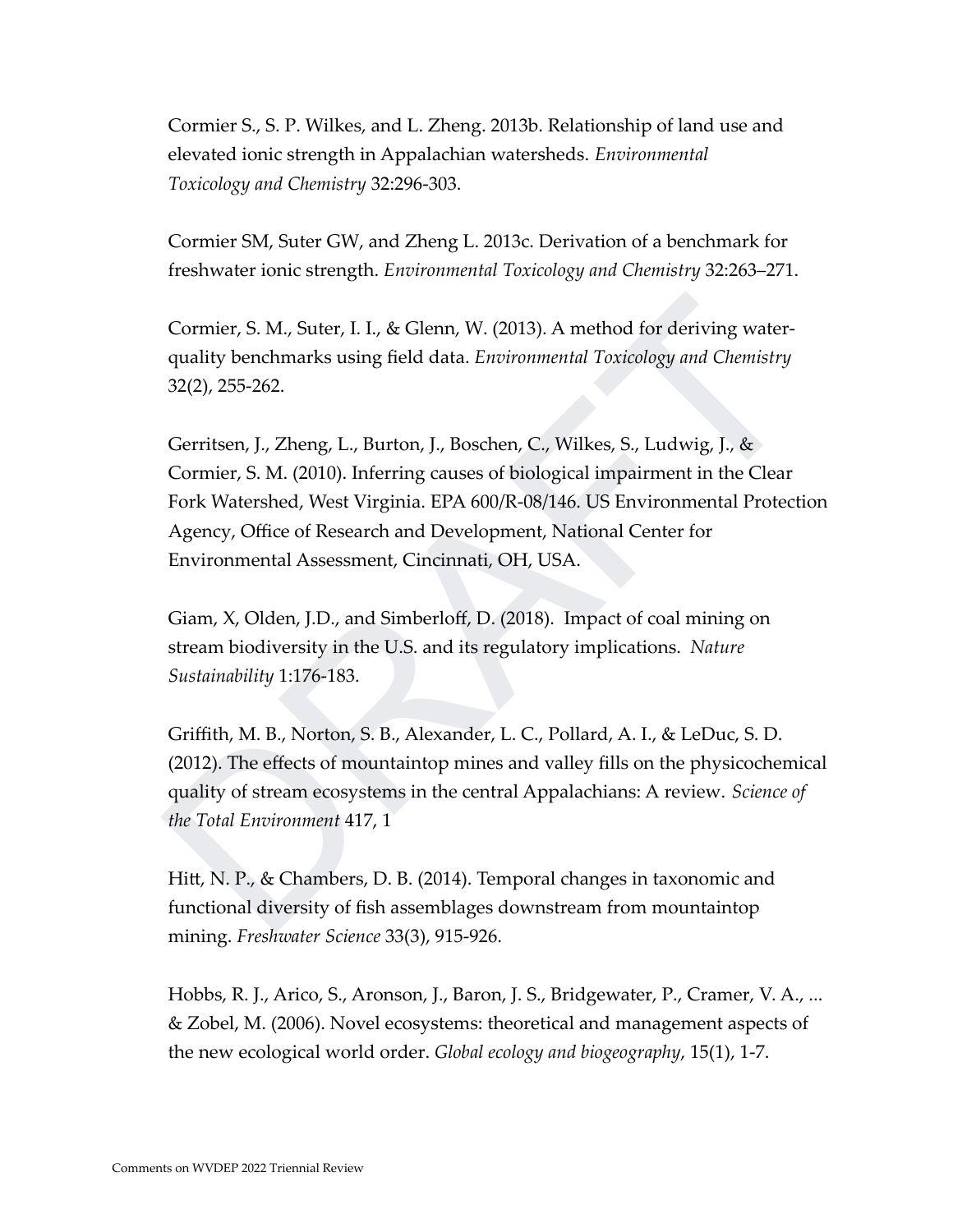Kalisch, M., Mächler, M., Colombo, D., Maathuis, M. H., & Bühlmann, P. (2012). Causal inference using graphical models with the R package pcalg. *Journal of Statistical Software*, *47*(11), 1-26.

Kennedy, A. J., Cherry, D. S., & Currie, R. J. (2004). Evaluation of ecologically relevant bioassays for a lotic system impacted by a coal-mine effluent, using Isonychia. *Environmental Monitoring and Assessment* 95(1-3), 37-55.

King, RS and ME Baker. 2014. Use, misuse, and limitations of Threshold Indicator Taxa Analysis (TITAN) for estimating ecological community thresholds. In: G. Guntenspergen (editor), Application of Threshold Concepts in Natural Resource Decision Making, Springer, New York.

King, R. S., M. E. Baker, P. F. Kazyak, and D. E. Weller. 2011. How novel is too novel? Stream community thresholds at exceptionally low levels of catchment urbanization. *Ecological Applications* 21:1659-1678

effluent, using Isonychia. *Environmental Monitoring and Assessment* 95(1-3),<br>37-55.<br>King, RS and ME Baker. 2014. Use, missue, and limitations of Threshold<br>Indicator Taxa Analysis (TITAN) for estimating ecological communit Kunz, J. L., Conley, J. M., Buchwalter, D. B., Norberg, King, T. J., Kemble, N. E., Wang, N., & Ingersoll, C. G. (2013). Use of reconstituted waters to evaluate effects of elevated major ions associated with mountaintop coal mining on freshwater invertebrates. *Environmental Toxicology and Chemistry* 32(12): 2826-2835.

Lindberg, T. T., Bernhardt, E. S., Bier, R., Helton, A. M., Merola, R. B., Vengosh, A., & Di Giulio, R. T. (2011). Cumulative impacts of mountaintop mining on an Appalachian watershed. *Proceedings of the National Academy of Sciences* 108(52): 20929-20934.

Merriam, E.R., JT Petty, GT Merovich, JB Fulton, and MP Strager. 2011. Additive effects of mining and residential development on stream conditions in a central Appalachian watershed. *Journal of the North American Benthological Society*, 30:399-418.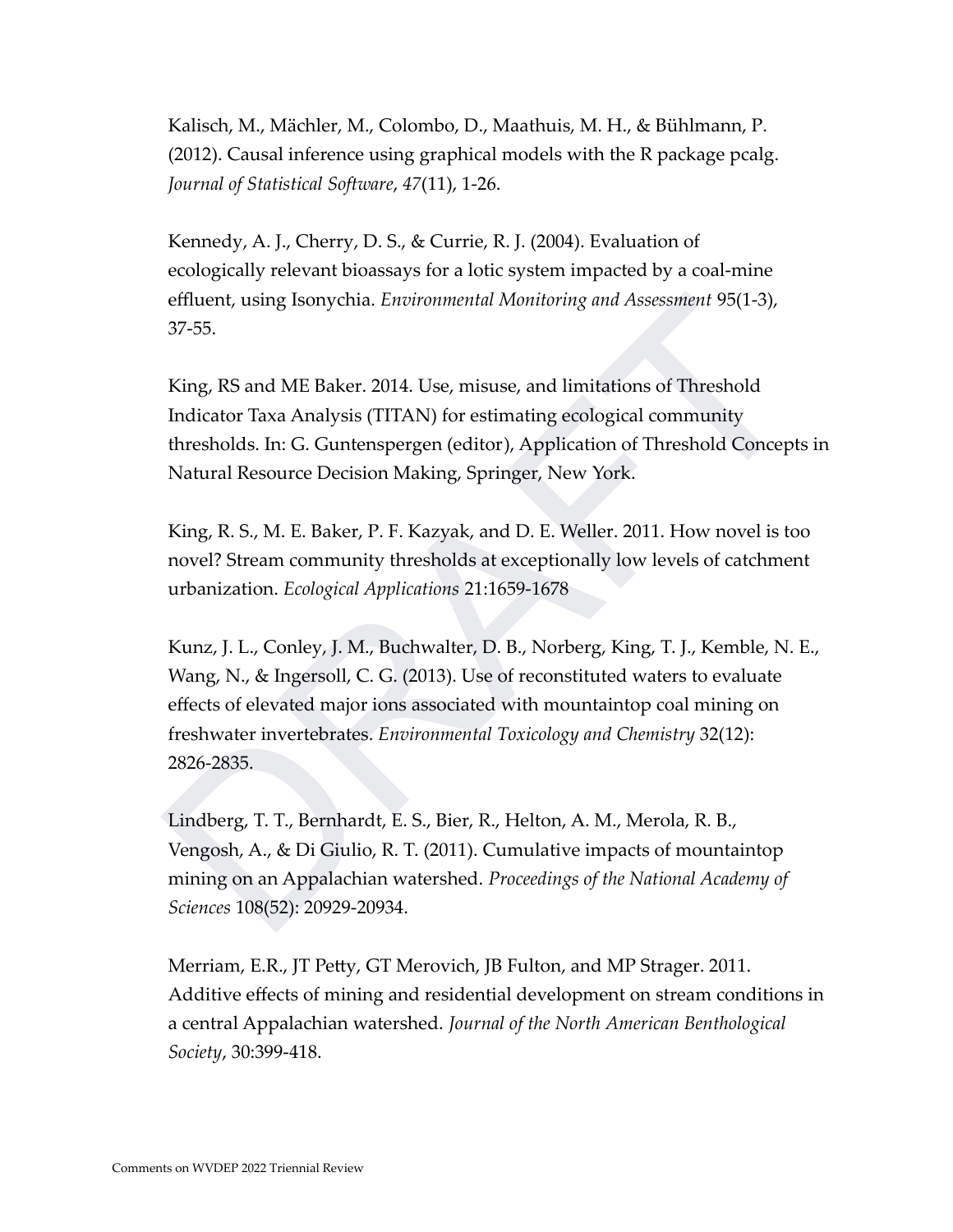Merriam, E. R., Petty, J. T., Strager, M. P., Maxwell, A. E., & Ziemkiewicz, P. F. (2015). Landscape-based cumulative effects models for predicting stream response to mountaintop mining in multistressor Appalachian watersheds. *Freshwater Science*, *34*(3), 1006-1019.

Miller, Andrew & Zégre, Nicolas, (2016) Landscape-scale disturbance: Insights into the complexity of catchment hydrology in the mountaintop removal mining region of the eastern United States. *Land* 5(3):22.

and the complexity of calculated tyditology in the findmanning Pernoval<br>mining region of the eastern United States. *Land* 5(3):22.<br>Nippgen, F., Ross, M.R.V., Bernhardt, E.S., and McGlynn, B.L. (2017). Creating<br>a more per Nippgen, F., Ross, M.R.V., Bernhardt, E.S., and McGlynn, B.L. (2017). Creating a more perennial problem? Mountaintop removal coal mining enhances and sustains saline baseflows of Appalachian watersheds. *Environmental Science & Technology* 51(15): 8324–8334.

Northington, R. M., Benfield, E. F., Schoenholtz, S. H., Timpano, A. J., Webster, J. R., & Zipper, C. (2011). An assessment of structural attributes and ecosystem function in restored Virginia coalfield streams. *Hydrobiologia*, *671*(1), 51-63

Pearl, J. (1988). Probabilistic reasoning in intelligent systems: networks of plausible inference. Morgan Kaufmann.

Pearl, J. (2000). Causality: models, reasoning and inference (Vol. 29). Cambridge: MIT press.

Perciak, A, Wasson MF, Ross MRV, et al. (2018) Mapping the yearly extent of surface coal mining in Central Appalachia using Landsat and Google Earth Engine. *PLOS ONE* 13(7): e0197758. https://doi.org/10.1371/journal.pone.0197758

Petty, JT, J.B. Fulton, M. P. Strager, G. T. Merovich, J.M. Stiles, and PF Ziemkiewicz. 2010. Landscape indicators and thresholds of stream ecological impairment in an intensively mined Appalachian watershed. *Journal of the North American Benthological Society* 29:1292–1309.

Pond, G. J. M.E. Passmore, F.A. Borsuk, L. Reynolds, and C.J. Rose. 2008. Downstream effects of mountaintop coal mining: comparing biological conditions using family- and genus- level macroinvertebrate bioassessment tools. *Journal of the North American Benthological Society* 27:717-737.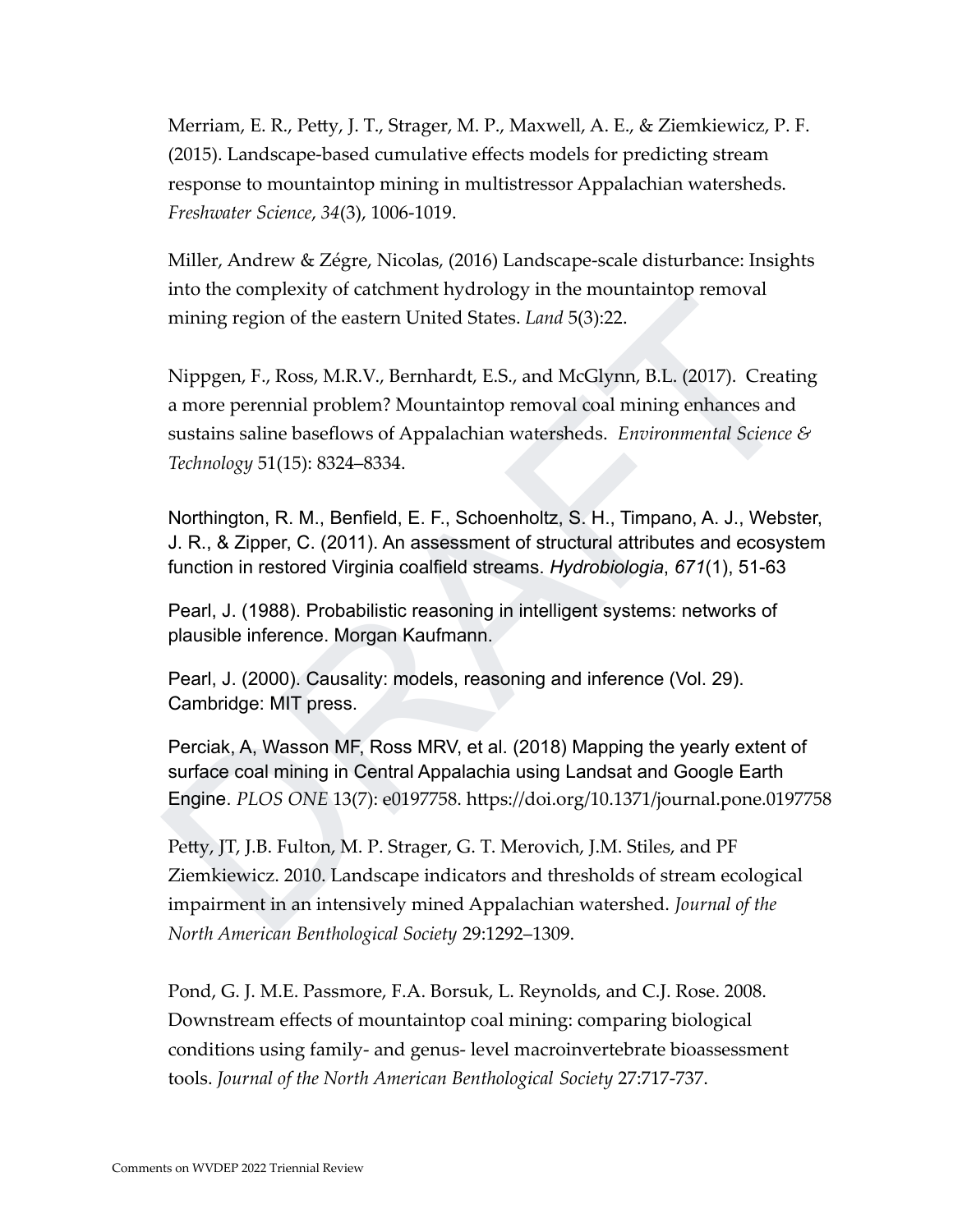Pond, G. 2010. Patterns of Ephemeroptera taxa loss in Appalachian 3 headwater streams (Kentucky, USA). *Hydrobiologia* 641:185–201.

Pond, G. J. 2012. Biodiversity loss in Appalachian headwater streams (Kentucky, USA): Plecoptera and Trichoptera communities. *Hydrobiologia* 679(1):97-117.

Pond, G.J., J.E. Bailey, B.M. Lowman, and M.H. Whitman. 2013. Calibration and validation of a regionally and seasonally stratified macroinvertebrate index for West Virginia wadeable streams. *Environ. Monitoring Assess.* 185:1515–1540.

Pond, G.J., J.E. Bailey, B.M. Lowman, and M.H. Whitman. 2013. Calibration and<br>validation of a regionally and seasonally stratified macroinvertebrate index for<br>West Virginia wadeable streams. *Environ. Monitoring Assess.* 1 Pond, G. J., Passmore, M. E., Pointon, N. D., Felbinger, J. K., Walker, C. A., Krock, K. J., ... & Nash, W. L. 2014. Long-Term Impacts on Macroinvertebrates Downstream of Reclaimed Mountaintop Mining Valley Fills in Central Appalachia. *Environmental Management* 1-15.

Ross, M. R. V., Nippgen, F., Hassett, B. A., McGlynn, B. L., & Bernhardt, E. S. (2018). Pyrite oxidation drives exceptionally high weathering rates and geologic CO<sup>2</sup> release in mountaintop‐mined landscapes. *Global Biogeochemical Cycles*, 32. https://doi.org/10.1029/2017GB005798

Ross, M. R., McGlynn, B. L., & Bernhardt, E. S. 2016. Deep Impact: Effects of Mountaintop Mining on Surface Topography, Bedrock Structure, and Downstream Waters. *Environmental Science & Technology* 50(4):2064-2074.

Shipley, B. (2002). Cause and correlation in biology: a user's guide to path analysis, structural equations and causal inference. Cambridge University Press.

Stow, C. A., & Borsuk, M. E. 2003. Enhancing causal assessment of estuarine fishkills using graphical models. *Ecosystems* 6(1):0011-0019.

Suter, G.W. and S.M. Cormier. 2013. A method for assessing the potential for confounding applied to ionic strength in central Appalachian streams. *Environmental Toxicology & Chemistry* 32:288‐295.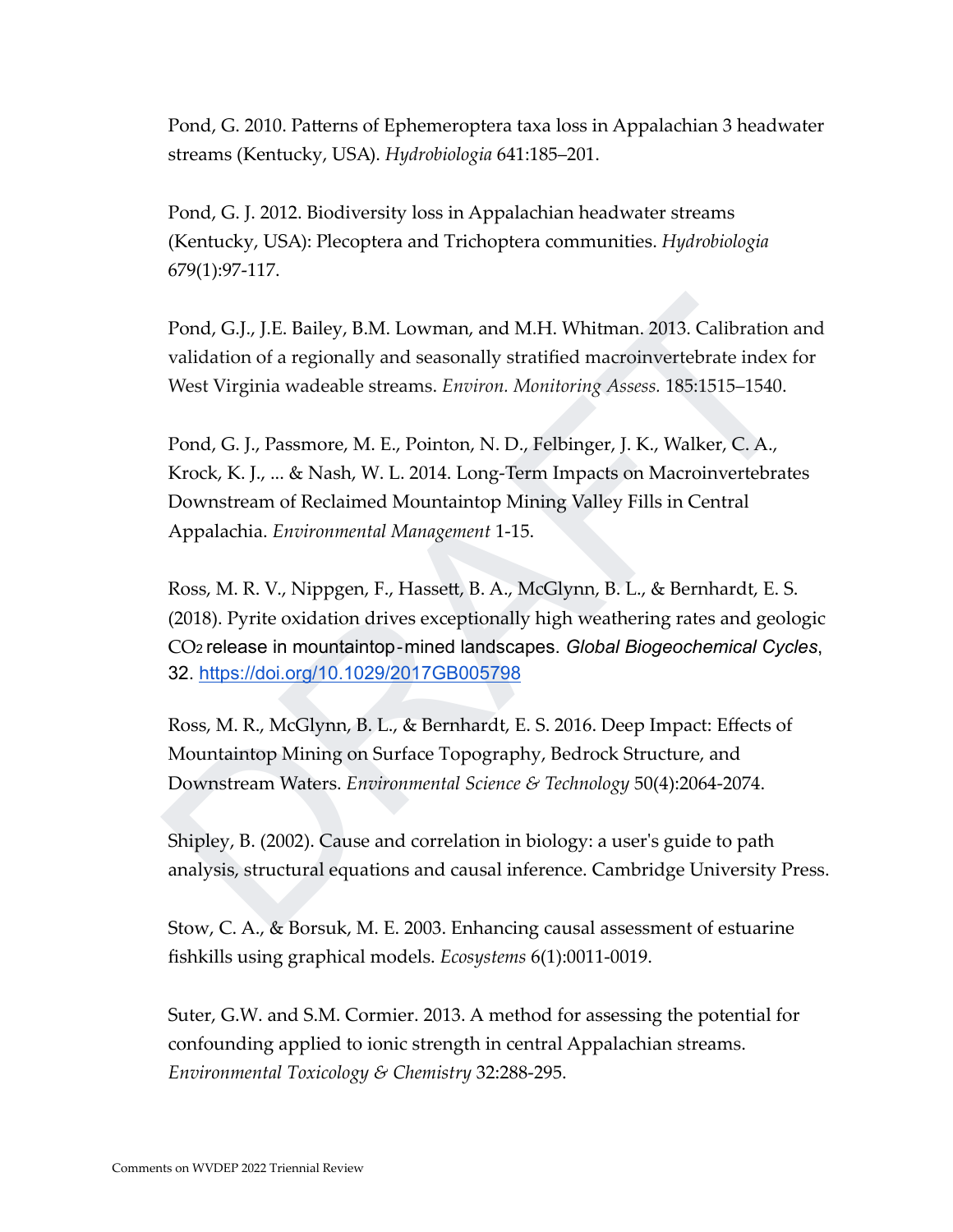Tetratech. 2000. A stream condition index for West Virginia wadeable streams. http://www.dep.wv.gov/WWE/watershed/bio\_fish/Documents/WV SCI.pdf

Timpano, A. J., Schoenholtz, S., Zipper, C., & Soucek, D. (2011). Levels of dissolved solids associated with aquatic life effects in headwater streams of Virginia's Central Appalachian coalfield region (Doctoral dissertation, University Libraries, Virginia Polytechnic Institute and State University).

Timpano, A. J., Zipper, C. E., Soucek, D. J., & Schoenholtz, S. H. (2018). Seasonal pattern of anthropogenic salinization in temperate forested headwater streams. *Water research*, *133*, 8-18.

dissolved solids associated with a<br>quatic life effects in headwater streams of Virginia's Central Appalachian coalfield region (Doctoral dissertation, University Libraries, Virginia Polytechnic Institute and State Univers US EPA (Environmental Protection Agency). 2000. Stressor identification guidance document. US EPA (Environmental Protection Agency). 2011. A Field-based Aquatic Life Benchmark for Conductivity in Central Appalachian Streams. Office of Research and Development, National Center for Environmental Assessment, Washington, DC. EPA/600/R-10/023F.

Voss, K. A., King, R. S., & Bernhardt, E. S. 2015. From a line in the sand to a landscape of decisions: a hierarchical diversity decision framework for estimating and communicating biodiversity loss along anthropogenic gradients. *Methods in Ecology and Evolution* 37(1):130-137.

Voss, K.V. and **E.S. Bernhardt.** 2017*.* Effects of mountaintop removal coal mining on the diversity and secondary productivity of Appalachian rivers. *Limnology and Oceanography 62*: 1754-1770.

Zuur, A. F., Ieno, E. N., & Elphick, C. S. 2010. A protocol for data exploration to avoid common statistical problems. *Methods in Ecology and Evolution* 1(1):3-14.